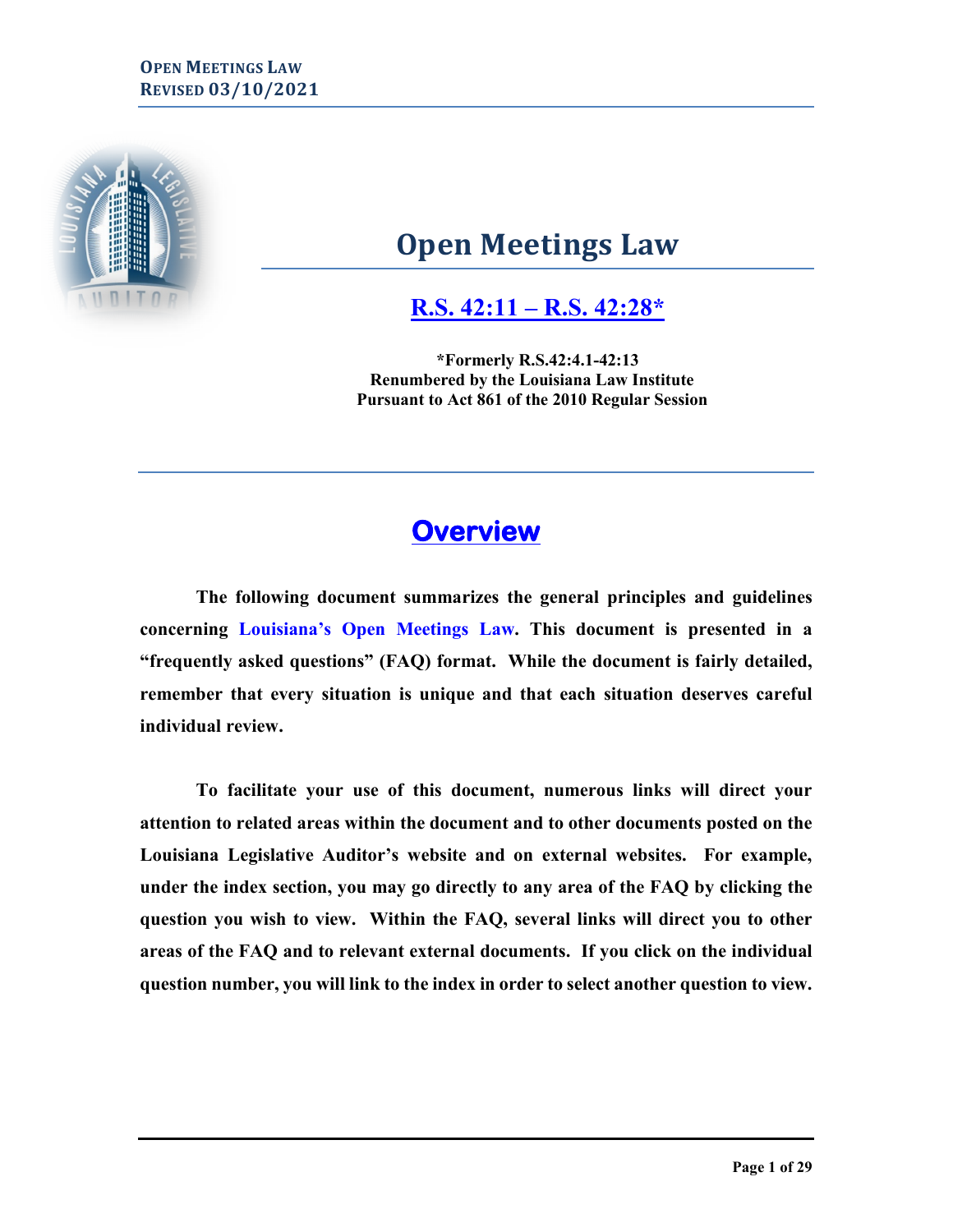# **Index**

# **I. [General](#page-4-0)**

- **[1.](#page-3-0) What is the Louisiana Open Meetings Law, and where is it found?**
- **[2.](#page-4-1) To whom does the Open Meetings Law apply?**
- **[3.](#page-4-2) What is a public body?**
- **[4.](#page-5-0) When is a private non-profit entity a public body for the purposes of the Open Meetings Law?**
- **[5.](#page-5-1) How should the Open Meetings Law be interpreted?**
- **[6.](#page-6-0) What is a meeting?**
- **[7.](#page-6-1) What is a Quorum?**
- **[8.](#page-7-0) What is a Walking Quorum?**
- **[9.](#page-7-1) What are the requirements of an Open Meeting?**
- **[10.](#page-8-0) Is the public allowed to participate in Open Meetings?**
- **[11.](#page-9-0) Are public bodies required to give notice before they meet?**
- **[12.](#page-9-1) How should public bodies publish their notices for meetings?**
- **[13.](#page-9-2) What must be included in the meeting notice?**
- **[14.](#page-10-0) How are items listed on the agenda?**
- **[15.](#page-10-1) Can an agenda be changed prior to the meeting?**
- **[16.](#page-10-2) What are the procedures to add to or delete items from an agenda?**
- **[17.](#page-11-0) What is the procedure for public bodies to take up items on the agenda?**
- **[18.](#page-11-1) What is an extraordinary emergency?**
- **[19.](#page-12-0) How is written public notice given?**
- **[20.](#page-12-1) How are a public body's principal office and official journal determined?**
- **[21.](#page-13-0) Are public bodies required to keep minutes?**
- **[22.](#page-14-0) Are public bodies required to vote in any particular manner?**
- **[23.](#page-15-0) Must public bodies allow the recording of their meetings?**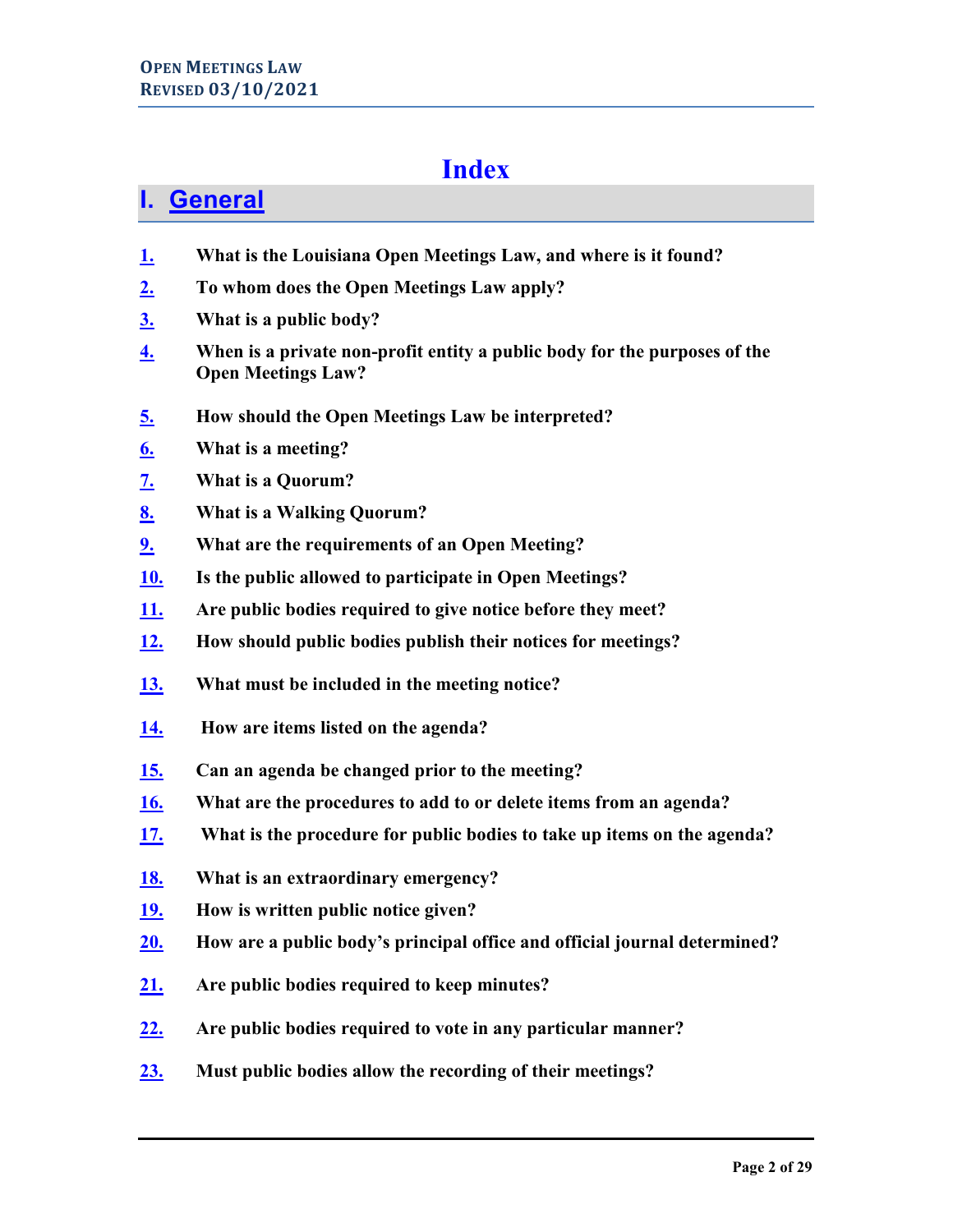- **[24.](#page-15-1) May a public body meet on a legal holiday?**
- **[25.](#page-16-0) Are there any exceptions to the Open Meeting Requirements?**
- **[26.](#page-17-0) Is there a sample certification for a meeting conducted under the R.S. 42:17.1 emergency exception?**

# **II. [Executive Session](#page-18-0)**

- **[27.](#page-18-1) When may public bodies have "closed" executive sessions?**
- **[28.](#page-19-0) What are valid reasons for entering into executive session?**
- **[29.](#page-20-0) What are invalid reasons for entering into executive session?**
- **[30.](#page-20-1) What are prerequisites for a closed session to discuss an individual's character and fitness?**
- **[31.](#page-21-0) What is considered litigation for the purpose of closing a meeting?**
- **[32.](#page-21-1) What are the requirements for the State Mineral Board to close its meetings?**
- **[33.](#page-21-2) What are the requirements for a school board to close its meeting to discuss a student?**

# **III. [Violations of Open Meetings Law](#page-21-3)**

- **[34.](#page-21-4) What happens if a public body violates the Open Meetings Law?**
- **[35.](#page-22-0) Who must enforce the Open Meetings Law?**
- **[36.](#page-22-1) What relief may be granted for violations?**
- **[37.](#page-23-0) Where may one initiate enforcement proceedings?**
- **[38.](#page-23-1) What is the maximum amount that can be assessed as a civil penalty for Open Meetings Law violations?**

# **IV. [Special Notice to Propose Taxes](#page-23-2)**

**[39.](#page-23-3) What are the notice provisions regarding public meetings to propose , increase, renew or continue taxes?**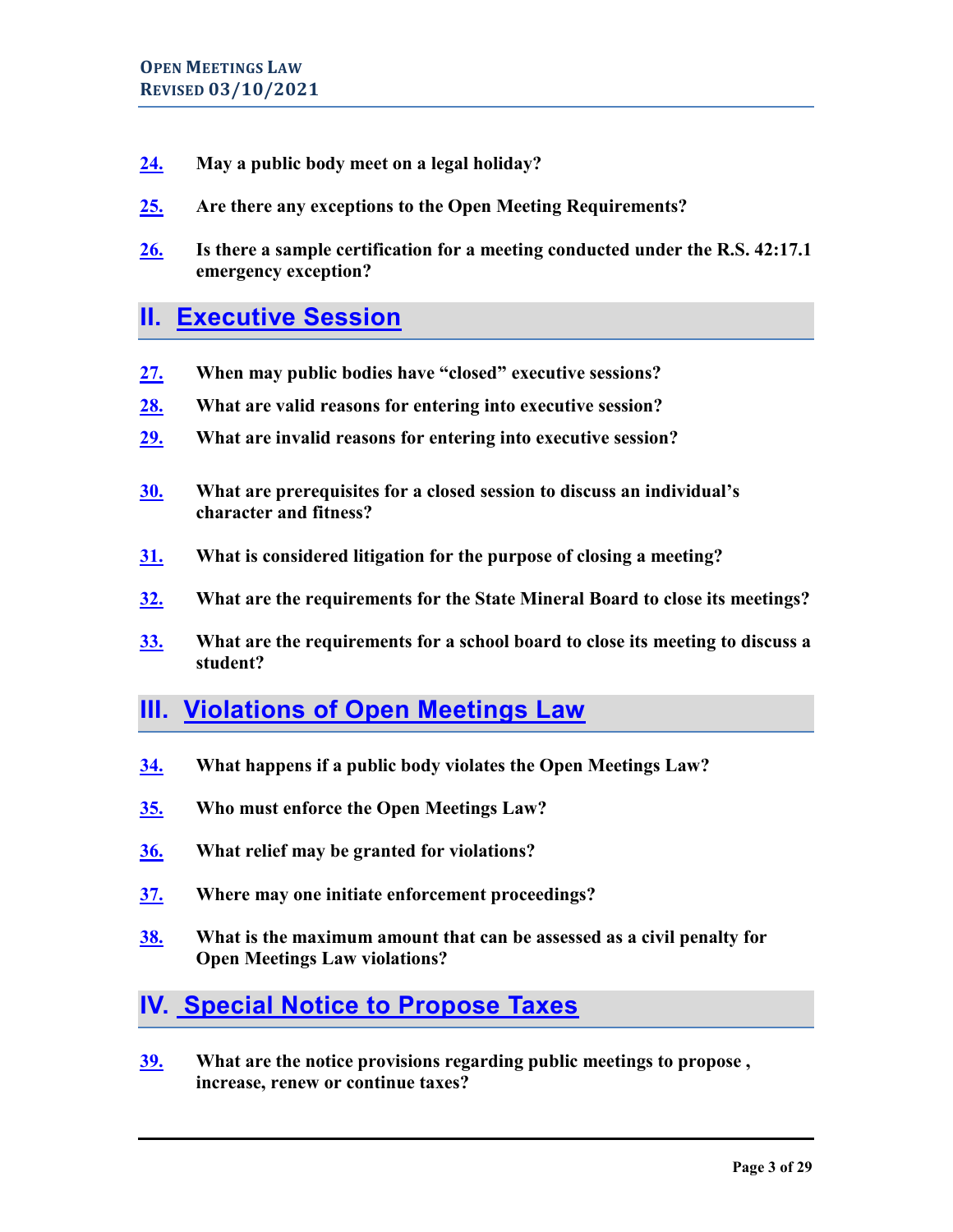# **V. [Miscellaneous](#page-24-0)**

- **[40.](#page-24-1) What are the provisions regarding a public employer entering a collective bargaining agreement?**
- **[41.](#page-25-0) What is the notice requirement regarding a public hearing on municipal zoning regulations?**
- **[42.](#page-25-1) How is a special meeting called by a Lawrason Act municipality?**

# <span id="page-3-0"></span>**VI. [Attorney General Opinions](#page-25-2)**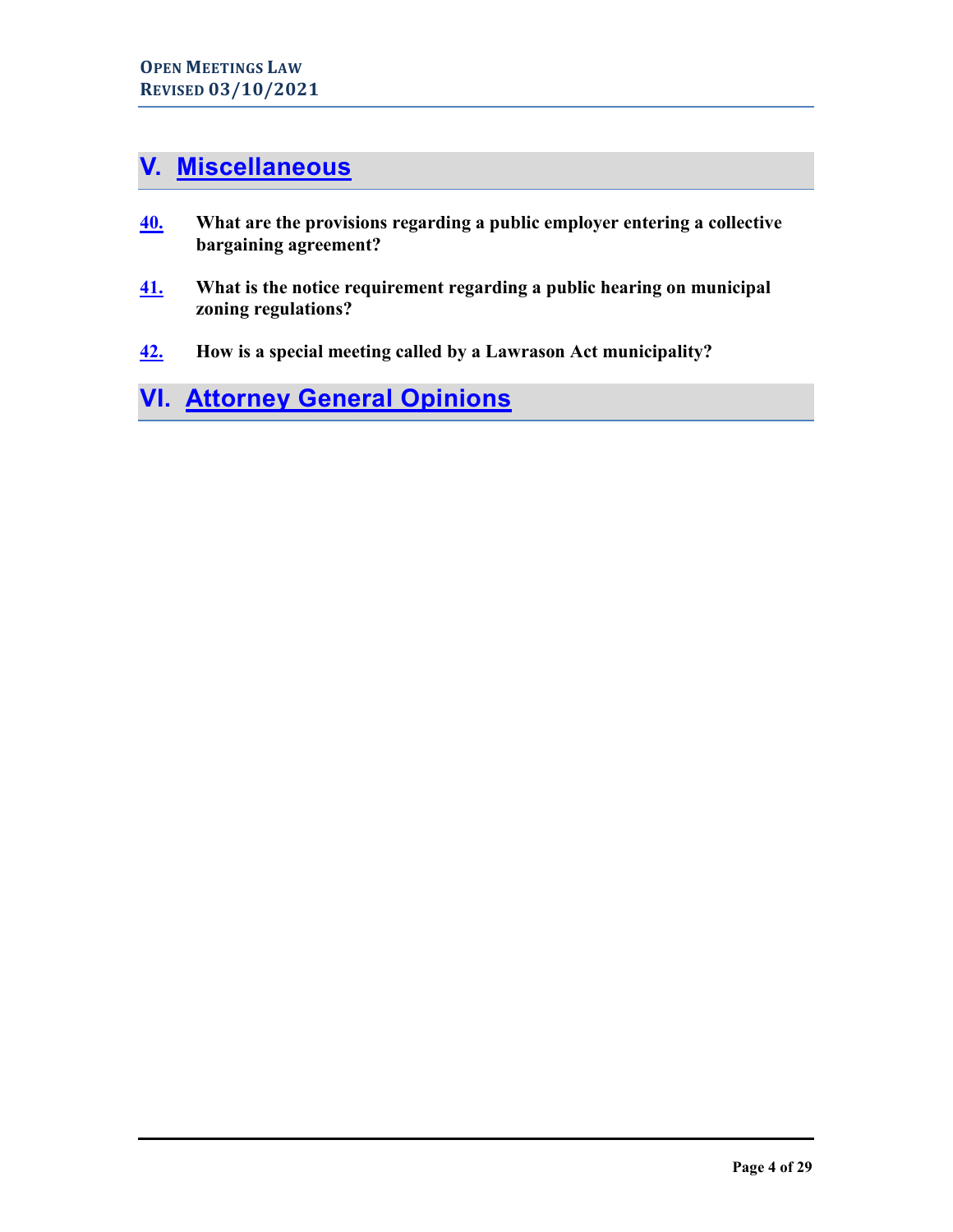# <span id="page-4-0"></span>**I. [General](#page-0-0)**

# **[Q.1.](#page-0-0) What is the Louisiana Open Meetings Law, and where is it found? R.S. [42:12](http://legis.la.gov/Legis/Law.aspx?d=99443) – [42:28](http://legis.la.gov/Legis/Law.aspx?d=99299)**

A.1. The Open Meetings Law, found in R.S. 42:12 – 42:28, regulates [meetings](#page-5-1) of public [bodies.](#page-4-2)

The Open Meetings Law is meant to ensure that decisions by the government are made in an open forum. The Open Meetings Law operates in conjunction with Louisiana's Public Records Law to insure compliance with [Article XII, Section 3](http://legis.la.gov/Legis/Law.aspx?d=206355) of the Louisiana Constitution's mandate that **"No person shall be denied the right to observe the deliberations of public bodies and examine public documents, except in cases established by law."** The Open Meetings Law is designed to ensure state integrity and to increase the public's trust and awareness of its governing officials.

The Legislature through [R.S. 42:11](http://legis.la.gov/Legis/Law.aspx?d=727656) has designated the official short title as the "Open Meetings Law." R.S. 42:11 states:

# <span id="page-4-1"></span>**[Q.2.](#page-0-0) To whom does the Open Meetings Law apply? R.S. [42:14](http://legis.la.gov/Legis/Law.aspx?d=99481) R.S. [42:17](http://legis.la.gov/Legis/Law.aspx?d=99493)**

**A.2.** Louisiana's Open Meetings Law applies to the meetings of any ["public body"](#page-4-2) unless an express provision in R.S. [42:16,](http://legis.la.gov/Legis/Law.aspx?p=y&d=99492) R.S. [42:17,](http://legis.la.gov/Legis/Law.aspx?d=99493) or R.S. [42:18](http://legis.la.gov/Legis/Law.aspx?d=99494) allows the meeting to be closed.

Open Meetings Law does not apply to judicial proceedings.

## <span id="page-4-2"></span>**[Q.3.](#page-0-0) What is a public body?** R.S. [42:13](http://legis.la.gov/Legis/Law.aspx?p=y&d=99444)

**A.3.** A "public body" is a village, town, and city governing authority; parish governing authority; boards, such as school, port, or levee boards; any other state, parish, municipal, or special district boards, commissions, or authorities, as well as any of their political subdivisions if the body possesses policy making, advisory, or administrative functions. Any committee or subcommittee of any of these bodies is also a public body.

Specifically, any municipal or parish government council (i.e., police jury or board of alderman), state board or commission, or board of a political subdivision that has a policy making, administrative, or advisory function is subject to the Open Meetings Law. The law also applies to any official committee of the public body that has been delegated any of these functions by the public body, or any unofficial committee or gathering of the body that consists of a quorum of the body.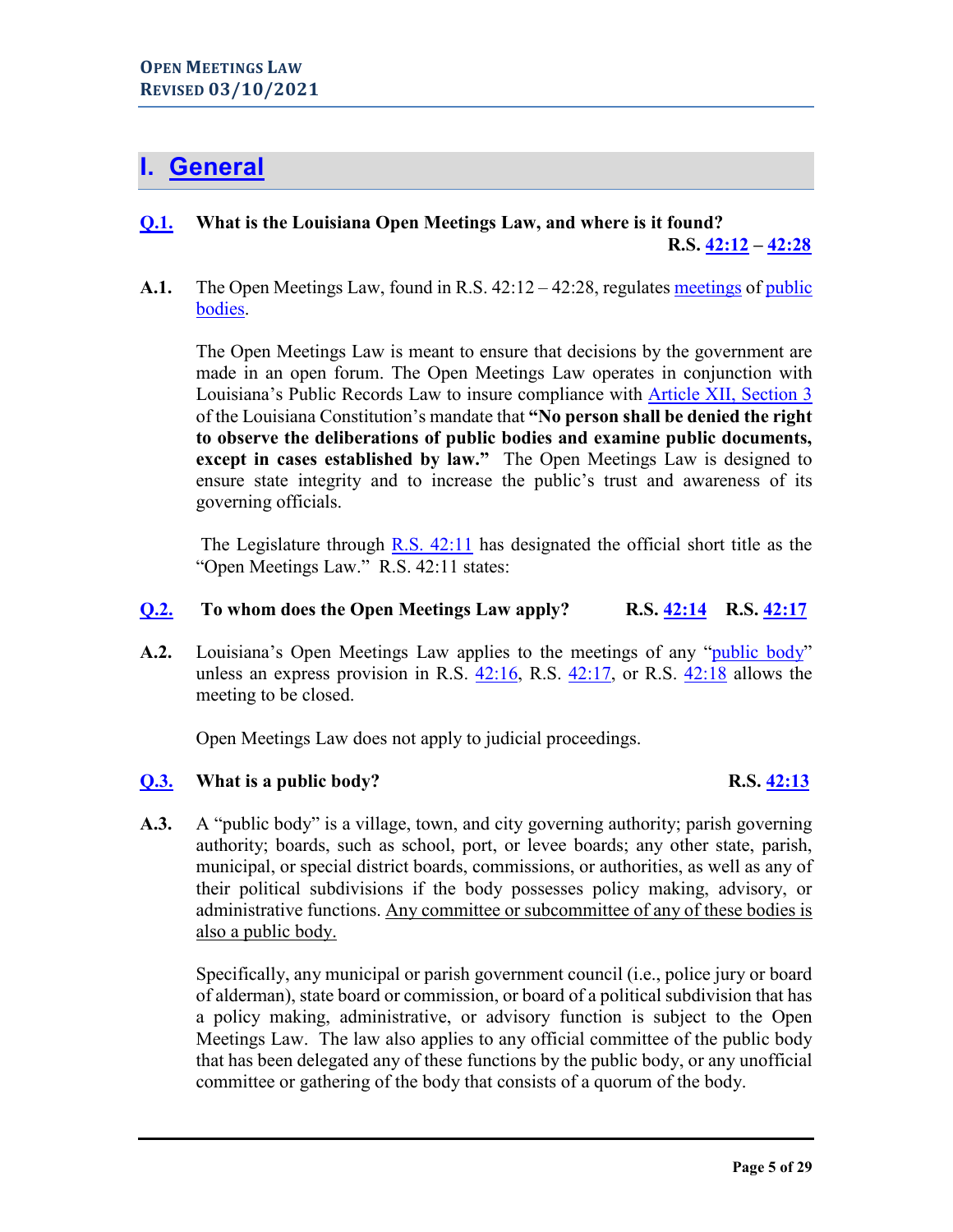**[AG Op. 10-0155](https://links.lla.la.gov/go.nsf/getAGO?OpenAgent&agokey=10-0155)** cites the LA Supreme Court's four factor test for determining an entity's status as public or private: (1) whether the entity was created by the legislature, (2) whether its powers were specifically defined by the legislature, (3) whether the property of the entity belongs to the public, and (4) whether the entity's functions are exclusively of a public character and performed solely for the public benefit [*[State v. Smith](http://www.westlaw.com/Find/Default.wl?rs=dfa1.0&vr=2.0&DB=735&FindType=Y&SerialNum=1978113508)*, 357 So.2d 505 (La.1978)]. For a court to determine that an entity is public, all four factors must be present.

## <span id="page-5-0"></span>**[Q.4](#page-0-0) When is a private non-profit entity a public body for the purposes of the Open Meetings Law?**

**A.4** Generally, a private, non-profit entity is not subject to the Open Meetings Law. However, there are instances, in certain limited circumstances, when a private nonprofit entity is a public body for purposes of the Open Meetings Law. Non-profit, private entities created by or on behalf of political subdivisions may be subject to the Open Meetings Law pursuant to La. R.S. 12:202.1.

Other private, non-profit entities may be subject to the Open Meetings Law based on the nature and character of their activities. The Attorney General, in AG [Op. No. 13-0043,](https://links.lla.la.gov/go.nsf/getAGO?OpenAgent&agokey=13-0043) states:

**"Jurisprudence has made it clear that the mere fact that an entity is a private non-profit does not mean that it can never be a public body for purposes of the Open Meetings Law, nor does the fact that an entity receives public money mean that it is a public body for purposes of the Open Meetings Law".**

The factors considered when determining whether a private non-profit entity is subject to the Open Meetings Law are as follows:

# **(1) whether the entity performs a government function or performs a function which, by law, is entrusted to other public bodies; (2) whether the entity is funded by public money; and (3) whether the entity exercises policy-making, advisory, and administrative functions."**

The determination of whether a private, non-profit entity is a public body for the purpose of the Open Meetings Law is a fact specific question that must be answered on a case-by-case basis. See also, **[AG Op. No. 14-0169](https://links.lla.la.gov/go.nsf/getAGO?OpenAgent&agokey=14-0169)**

## <span id="page-5-1"></span>**[Q.5.](#page-0-0) How should the Open Meetings Law be interpreted? R.S. [42:12](http://legis.la.gov/Legis/Law.aspx?p=y&d=99443)**

**A.5.** According to R.S. [42:12\(A\),](http://legis.la.gov/Legis/Law.aspx?p=y&d=99443) the Open Meetings Law should be construed liberally. This means that if there is a question as to interpretation of a provision the entity should provide as much access/openness as possible. The Open Meetings Law operates with a general premise that all meetings of public bodies should be open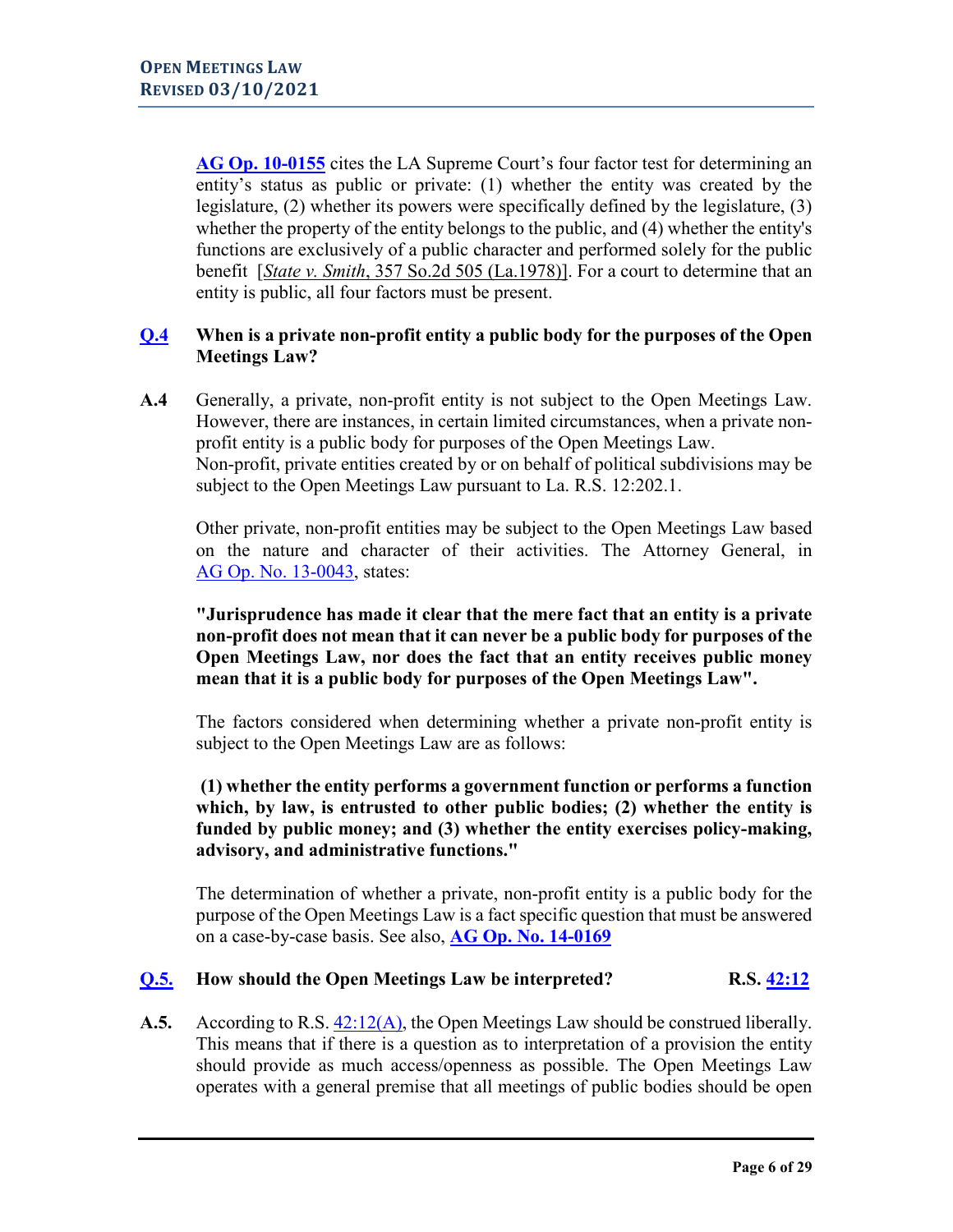to the public. The burden, therefore, is on the individual seeking to engage in closed meetings to prove that an exception applies allowing the closing of the meeting.

# <span id="page-6-0"></span>**[Q.6.](#page-0-0) What is a meeting? R.S. [42: 13](http://legis.la.gov/Legis/Law.aspx?d=99444)**

**A.6.** A meeting is a convening of a [quorum](#page-6-0) of a public body to deliberate or act on a matter that the public body has supervision, control, jurisdiction, or advisory power over. A meeting is also a convening of a quorum of a public body by the public body or a public official to receive information regarding a matter that the public body has supervision, control, jurisdiction, or advisory power over.

The Open Meetings Law does not apply to chance meetings or social gatherings of members of a public body at which there is no vote or other action taken, including formal or informal polling of the members.

If a gathering consists of a quorum of the body or a meeting of a committee of the body to conduct any business of the body, the gathering should be presumed to be a meeting and, thus, subject to the requirements of the Open Meetings Law.

# <span id="page-6-1"></span>**[Q.7.](#page-0-0) What is a Quorum?** R.S. [42:13\(A\)\(4\)](http://legis.la.gov/Legis/Law.aspx?d=99444)

**A.7.** The default definition of a quorum is a simple majority of the total membership of a public body. For example, for town council that has five (5) aldermen, three (3) members would constitute a quorum necessary to conduct business at a meeting. This default definition applies only in the absence of a statutorily defined quorum for the public body, which may be a greater or lesser percentage of the body. The Attorney General (AG) has stated in AG Op. [No. 00-0144](https://links.lla.la.gov/go.nsf/getAGO?OpenAgent&agokey=00-0144) that a public body cannot in its by-laws define a quorum as less than a majority of the total members. Such a by-law definition would abrogate the clearly stated definition in R.S.  $42:13(A)(4)$ . Absent a statutorily defined quorum for the body, the body's quorum must be a simple majority.

Vacant positions must be counted in determining a quorum and will not reduce the number of members required to be present to conduct business. [AG. Op. No. 15-0172.](https://links.lla.la.gov/go.nsf/getAGO?OpenAgent&agokey=15-0172)

No official action may be undertaken by the body in the absence of a quorum of the body. A prohibited action, for example, could include debate on an item in the absence of a quorum, coupled with a vote without debate on the item in an open meeting. Members of the body, however, may engage in informal discussion of any matter in the absence of a quorum.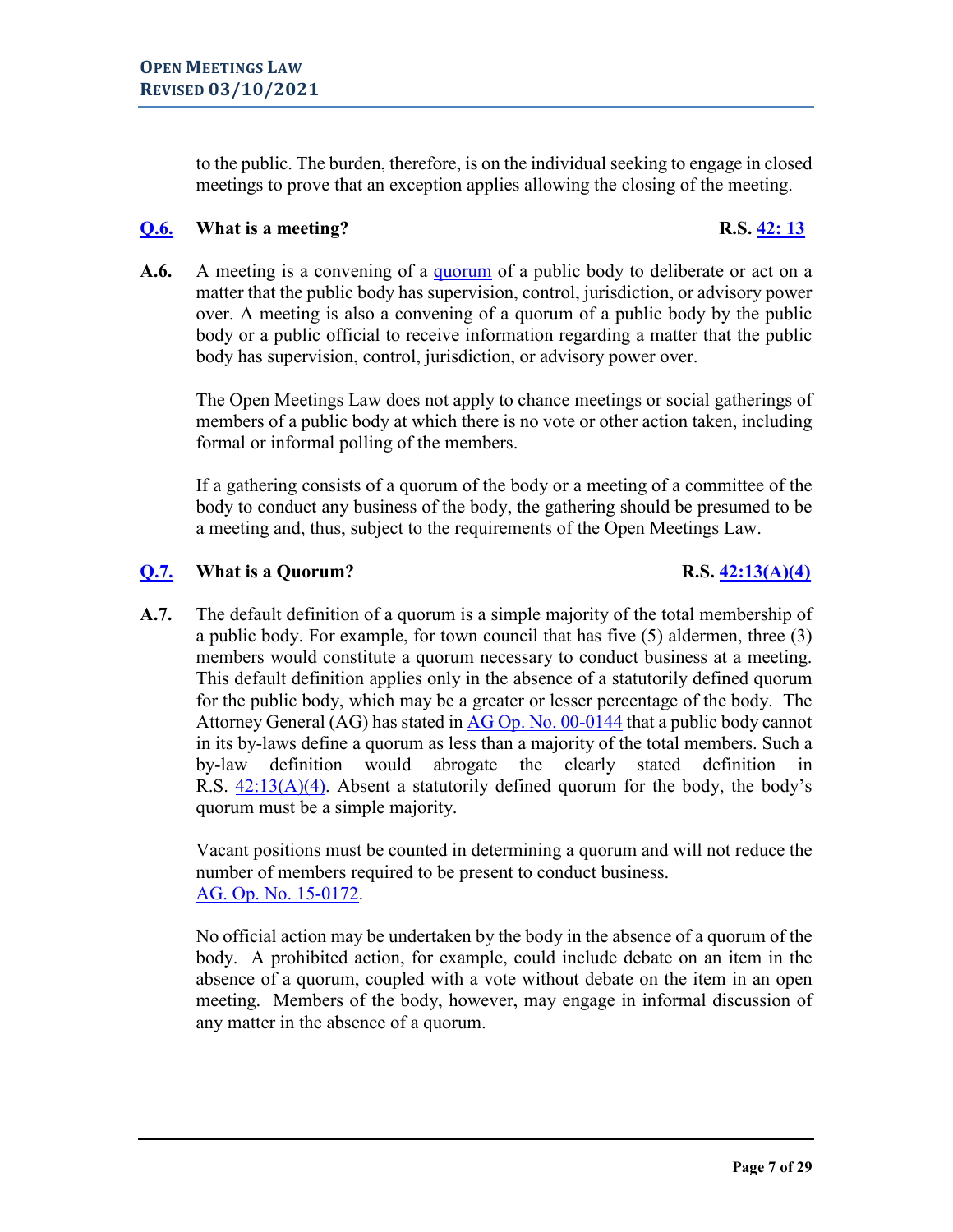# <span id="page-7-0"></span>**[Q.8.](#page-0-0) What is a Walking Quorum?**

**A.8.** For purposes of the Open Meetings Law, a "**walking quorum**" is a meeting of a public body in which some members leave the meeting and different members enter the meeting, precluding the physical presence of an actual quorum, but resulting in an actual quorum over the course of the discussion. [AG Op. No. 12-0177,](https://links.lla.la.gov/go.nsf/getAGO?OpenAgent&agokey=12-0177) [AG Op. No. 17-0026](https://links.lla.la.gov/go.nsf/getAGO?OpenAgent&agokey=17-0026) and [AG Op. No. 19-0128](https://links.lla.la.gov/go.nsf/getAGO?OpenAgent&agokey=19-0128)

 Gatherings at which there is not a quorum present are not meetings under the Open Meetings Law, as presence of a quorum for the gathering is required for the gathering to constitute a meeting. According to *Brown v. East Baton Rouge Parish School Board,* 405 So.2d 1147 (La. App. 1 Cir. 1981) and **AG Op. No. 04-0004**, walking quorums, in which members of the body come and go, or in which absent members are contacted during the meeting so as to prevent a physical quorum of the body, are not allowed and violate prohibitions against circumventing the intent of Louisiana's Open Meetings Law.

A walking quorum can also occur via email or other electronic means where there are conversations with a quorum of the public body through multiple smaller conversations of less than a quorum. The AG has stated that such walking quorums are "unlawful because while no conversation occurred with an actual quorum physically present at a single location, a quorum effectively participates in the discussion of the issue" without the public having the benefit of observing the discussion. [AG Op. No. 19-0128.](https://links.lla.la.gov/go.nsf/getAGO?OpenAgent&agokey=19-0128)

Polling of a quorum of a public body is not permissible under the Open Meetings Law as the public should not be deprived of the opportunity to observe the deliberations of a public body in deciding upon a course of actions.

**"A member who polls a majority of the members of a public body on a matter which may later be considered by the public body as a whole may violate the Open Meetings Law if the poll is used to circumvent the purpose and intent of the Open Meetings Law. Knowing how a majority of the public body will vote on a matter prior to the actual vote at a properly noticed public meeting can mean that a measure passes with little debate or that a measure is never brought up for debate."** [AG Op. No. 14-0065](https://links.lla.la.gov/go.nsf/getAGO?OpenAgent&agokey=14-0065)

## <span id="page-7-1"></span>**[Q.9.](#page-0-0) What are the requirements of an Open Meeting? R.S. [42:14](http://legis.la.gov/Legis/Law.aspx?d=99481) – [42:23](http://legis.la.gov/Legis/Law.aspx?d=99525)**

- **A.9.** Meetings of public bodies are required to:
	- have notice of the meeting at least 24 hours before the meeting via placement of a copy of the notice at the place of the meeting or at the body's official office;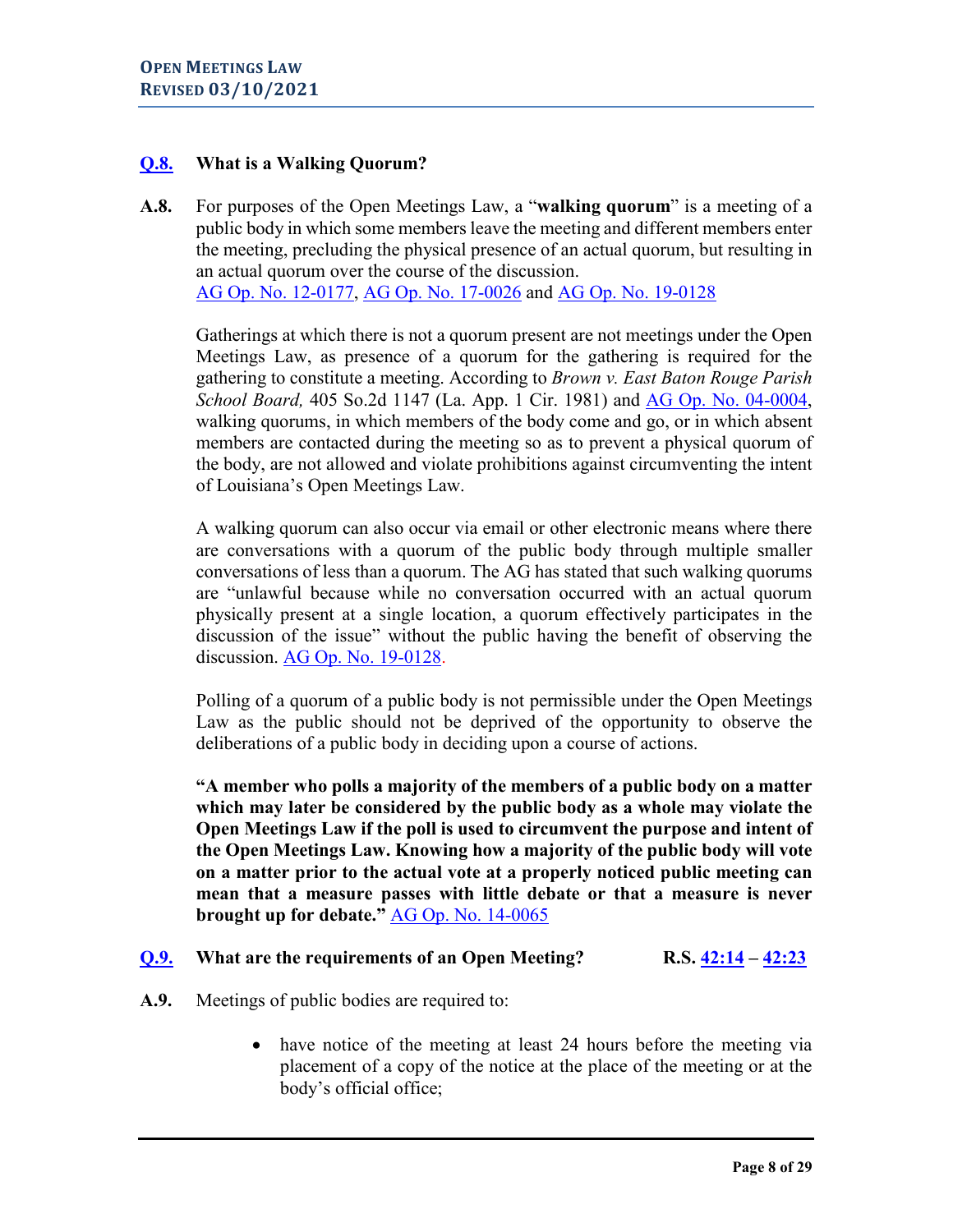- allow for some means of public comment;  $R.S. 42:14(D)$  requires each public body (except school boards) conducting a meeting that is subject to the notice requirement of R.S.  $42:19(A)$ , to allow a public comment period prior to action on an agenda item upon which a vote is to be taken.\* The governing body may adopt reasonable rules and restrictions regarding this comment period.
- allow for recording of the meeting by the audience;
- record minutes of the proceedings; and
- have "open" meetings that is, observable to the public with an opportunity for public participation. Public bodies may not close their meetings to the public absent narrowly defined exceptions.

A copy of the Open Meetings Law must also be posted at the location of the meeting.

**\*School boards are required to allow public comment before taking any vote. The comment period shall be for each agenda item and shall precede each agenda item. R.S. [42:15\(](http://legis.la.gov/Legis/Law.aspx?d=99482)A).** 

## <span id="page-8-0"></span>**[Q.10.](#page-0-0) Is the public allowed to participate in Open Meetings? R.S. [42:14](http://legis.la.gov/Legis/Law.aspx?p=y&d=99481) - [42:18](http://legis.la.gov/Legis/Law.aspx?d=99494)**

- **A.10.** Yes.
	- The legal purpose of open meetings is to allow individuals to observe and participate in the deliberations of public bodies. Meetings of public bodies must be open to the public unless closed pursuant to a statutory exception, such as set forth in R.S. [42:16](http://legis.la.gov/Legis/Law.aspx?p=y&d=99492) – [42:18,](http://legis.la.gov/Legis/Law.aspx?d=99494) which authorizes closed executive sessions. Public bodies must provide an opportunity for public comment prior to action on the agenda item upon which a vote is to be taken. The governing body may adopt reasonable rules and restrictions regarding the comment period.
	- [R.S. 42:14,](http://legis.la.gov/Legis/Law.aspx?p=y&d=99481) requires each public body, except school boards, conducting a meeting that is subject to the notice requirement of R.S.  $42:19(A)$ , to allow a public comment period prior to action on an agenda item upon which a vote is to be taken.
	- A similar obligation is imposed for school boards, except that public comment must occur prior to taking any vote and must occur before each topic and not at the beginning of the meeting. R.S. [42:15.](http://legis.la.gov/Legis/Law.aspx?p=y&d=99482)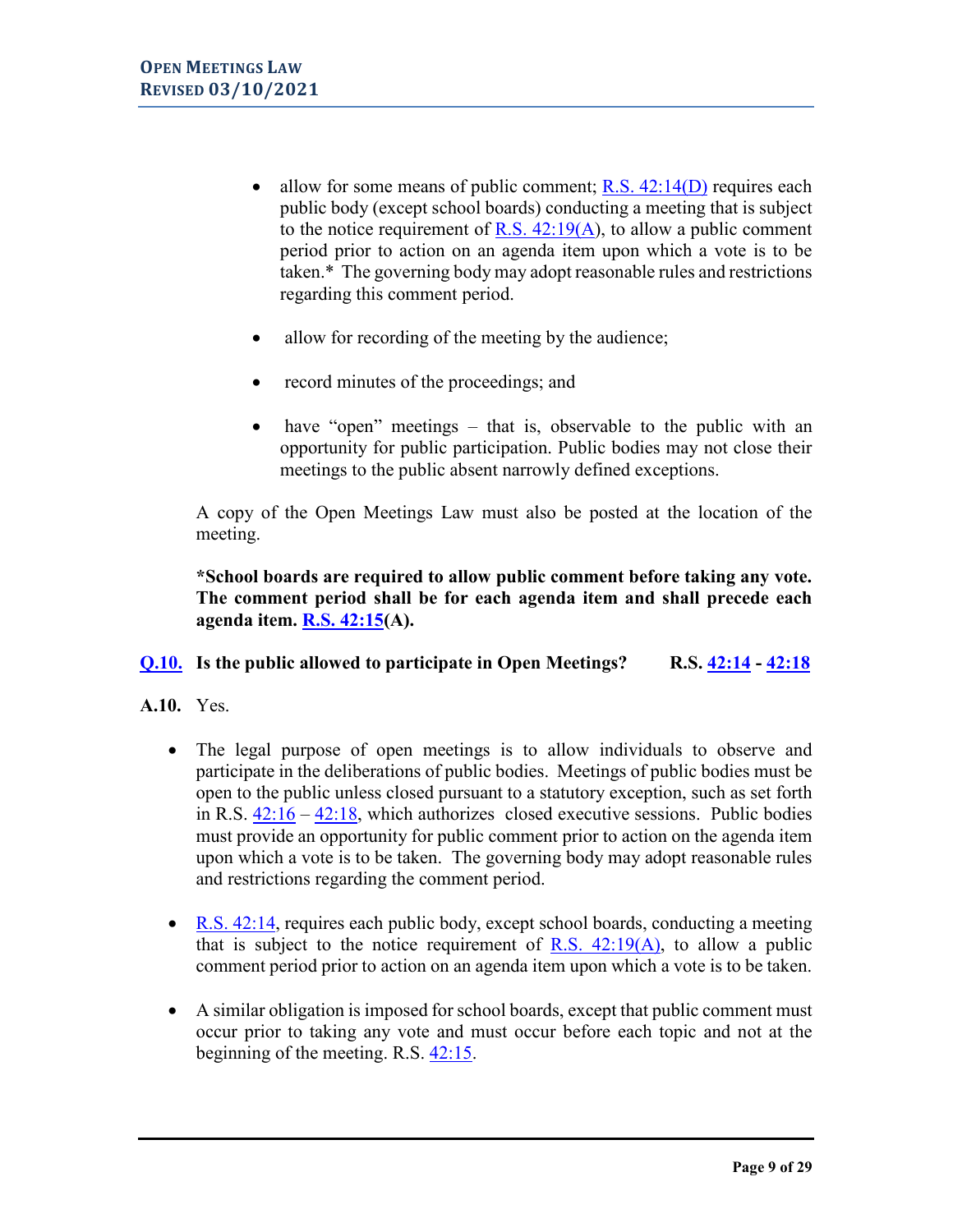# <span id="page-9-0"></span>**[Q.11.](#page-0-0)** Are public bodies required to give notice before they meet? R.S.  $\frac{42:19}{ }$

**A.11.** Yes. All public bodies, except the Legislature and its committees, shall give written public notice of any meeting.

If the meeting is a regular meeting established by law, resolution, or ordinance, the written public notice must be given (1) at the beginning of each calendar year and; (2) no later than twenty-four (24) hours, exclusive of Saturdays, Sundays, and legal holidays, before any regular, special, or re-scheduled meeting.

A copy of the notice must be placed at the place of the meeting or at the official office of the body, or published in the official journal of the public body no less than twenty-four hours, exclusive of Saturdays, Sundays, and legal holidays, before the scheduled time of the meeting.

If the public body has a website, it shall post notice of its meetings via the internet on the website for no less than twenty-four hours, exclusive of Saturdays, Sundays, and legal holidays, immediately preceding the meeting.

# <span id="page-9-1"></span>**[Q.12.](#page-0-0) How should public bodies publish their notices for meetings?**

**A.12.** For public bodies that are required to have regular meetings, the schedule for those meetings must be published at the beginning of each calendar year in the official journal.

In addition, all public bodies must publish notice of each meeting no later than twenty-four (24) hours, exclusive of Saturdays, Sundays, and legal holidays, before any regular, special, or re-scheduled meeting. The 24 hour notice before each meeting must be (1) placed at the place of the meeting *or* (2) at the official office of the body, *or* (3) published in the official journal of the public body.

If the public body has a website, it shall post notice of its meetings via the internet on the website for no less than twenty-four hours, exclusive of Saturdays, Sundays, and legal holidays, immediately preceding the meeting. This website notice is in addition to the 24 hour notice requirement.

**Note:** Agenda items concerning taxes have special notice requirements. See **[Q.37](#page-23-0)**.

## <span id="page-9-2"></span>**[Q.13.](#page-0-0)** What must be included in the meeting notice? R.S. [42:19](http://legis.la.gov/Legis/Law.aspx?d=99506)

**A.13.** All notices must include the date, time, and place of the meeting(s). Additionally, the required written public notice for any individual meeting requires that an agenda be attached. If an executive session is to be held regarding strategy sessions or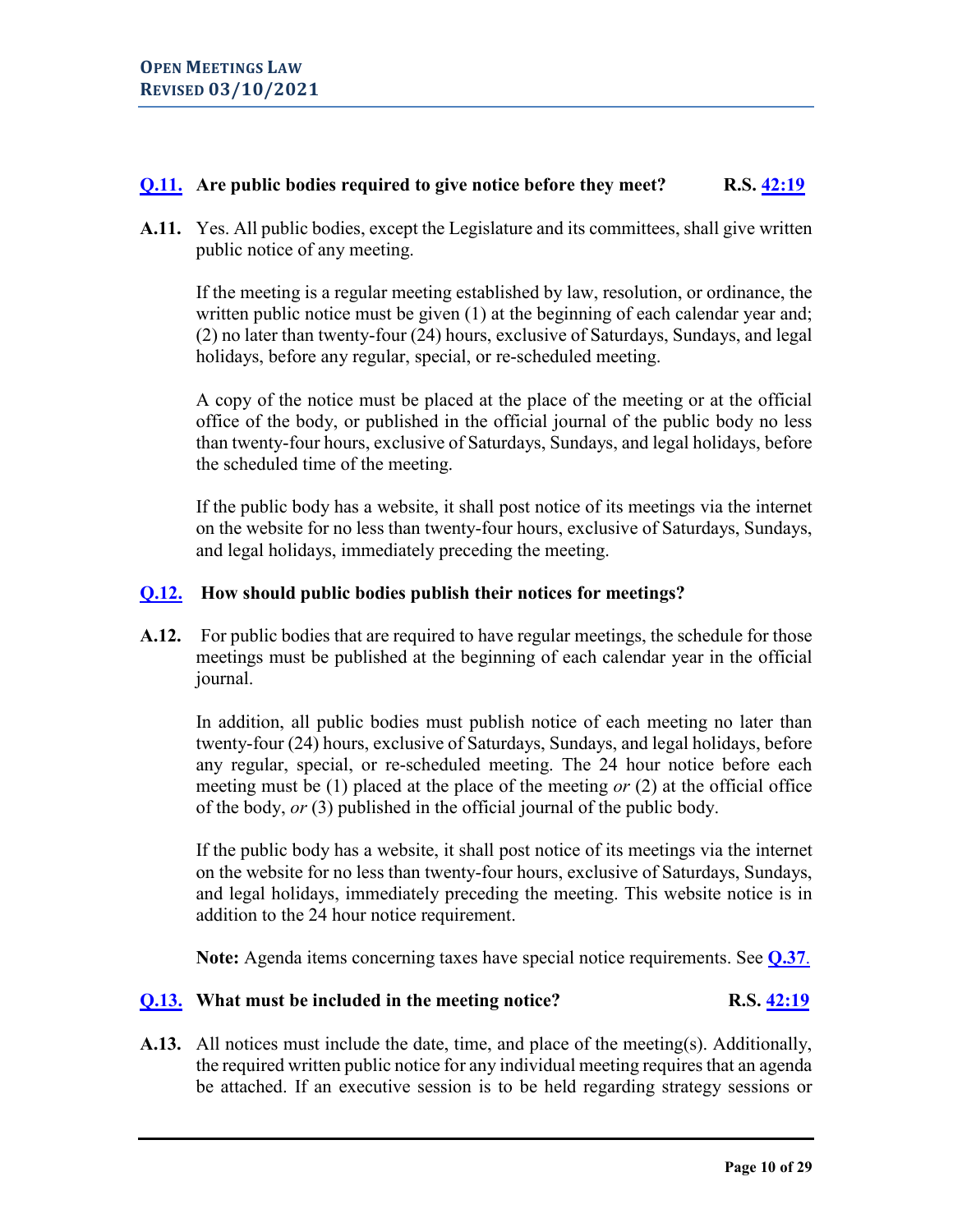negotiations for collective bargaining or litigation, the following must also be attached to the notice:

- Statement identifying the court, case number, and parties relative to any pending litigation to be considered at the meeting; and
- Statement identifying the parties involved and reasonably identifying the subject matter of any prospective litigation for which formal written demand has been made that is to be considered at the meeting.

The agenda must be reasonably clear to provide the public sufficient notice of what subjects will be discussed, according to the Attorney General as stated in [AG Op. No. 07-0181.](https://links.lla.la.gov/go.nsf/getAGO?OpenAgent&agokey=17-0181)

# **An exception exists for the requirements of notice in [extraordinary](#page-9-1)  [emergencies](#page-9-1)**, **but public bodies are still required to give notice of the meeting as they deem appropriate and as the circumstances permit**.

R.S. [42:17\(D\)](http://legis.la.gov/Legis/Law.aspx?d=99493) provides an exception to notice requirements of R.S. [42:19](http://legis.la.gov/Legis/Law.aspx?d=99506) for meetings of private citizens' advisory groups or private citizens' advisory committees established by a public body, so long as the members do not receive compensation and serve only in an advisory capacity. Textbook advisory committees of DOE or BESE are not privy to this exception.

# <span id="page-10-0"></span>**[Q.14.](#page-0-0) How are items listed on the agenda? [R.S. 42:19](http://www.legis.la.gov/Legis/Law.aspx?d=99506)**

**A.14.** Each item listed on the agenda shall be listed separately and described with reasonable specificity.

# <span id="page-10-1"></span>**[Q.15.](#page-0-0) Can an agenda be changed prior to the meeting? [R.S. 42:19](http://www.legis.la.gov/Legis/Law.aspx?d=99506)**

**A.15.** R.S. 42:19(A)(1)(b)(ii)(aa) states that the agenda shall not be changed less than 24 hours, exclusive of Saturdays, Sundays, and legal holidays, prior to the scheduled time of the meeting.

# <span id="page-10-2"></span>**[Q.16.](#page-0-0) What are the procedures to add to or delete items from an agenda?**

 **[R.S. 42:19](http://legis.la.gov/Legis/Law.aspx?d=99506)**

**A.16.** Public bodies may adopt procedures for governing their meetings and providing how members may place items on the agenda, provided that such procedures comply with the timelines set forth in the notice provisions of the Open Meetings Law and applicable statutory or charter provisions for the introduction and passage of instruments (i.e. ordinances and resolutions).

To add items to an agenda at the meeting itself, the Open Meetings Law requires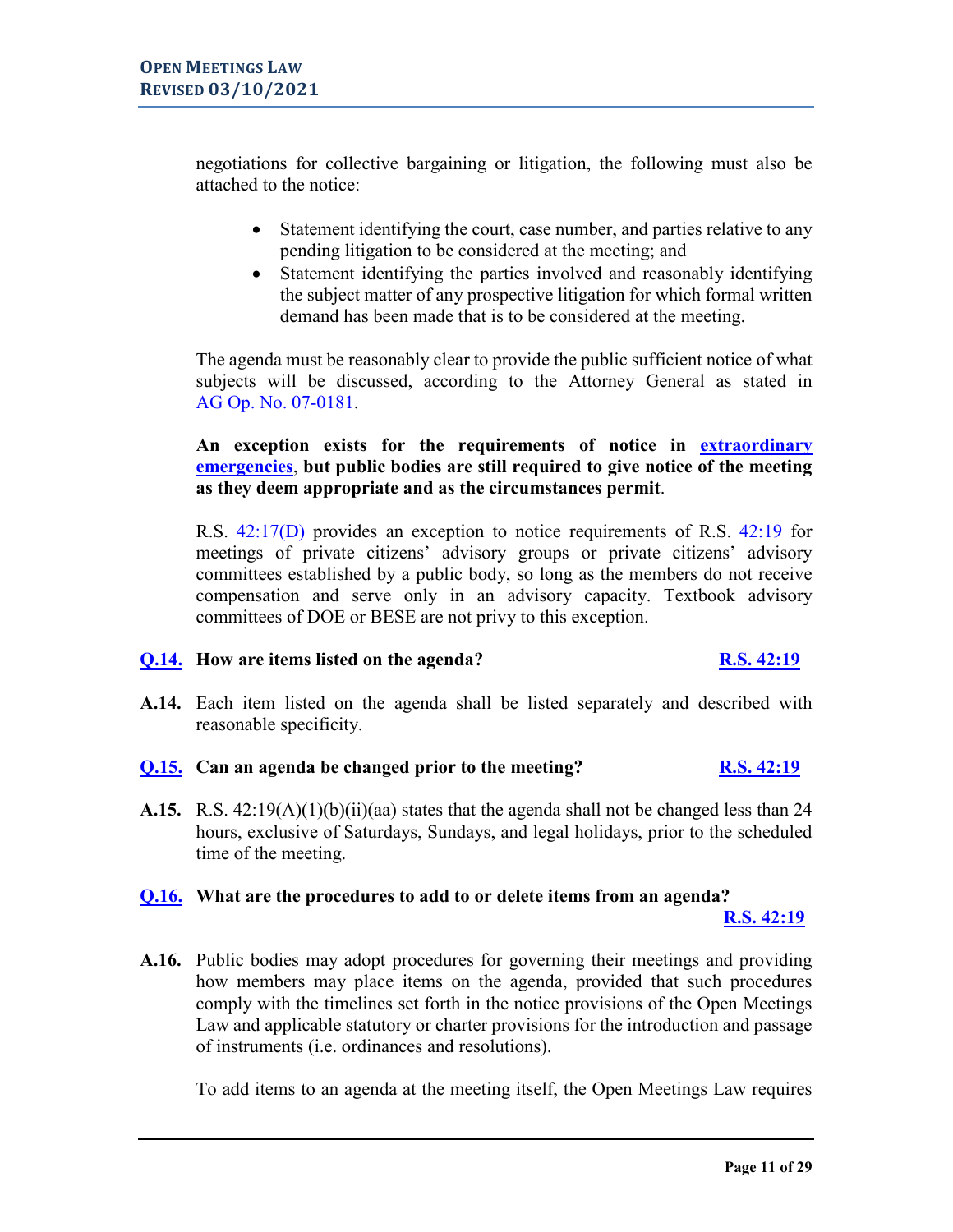unanimous approval of the members present to add an item to the agenda. In no case may a public body, by ordinance, charter provision or policy, lessen this requirement to a majority vote. [AG Op. No. 15-0122.](https://links.lla.la.gov/go.nsf/getAGO?OpenAgent&agokey=15-0122)

Any motion for a vote to add an item to the agenda shall include with reasonable specificity the subject matter of the additional agenda item and the purpose for adding the item to the agenda. Public comment on the motion must be allowed prior to any vote to add an item to the agenda.

R.S. 42:19, which sets forth the requirements for notice of meetings, states at  $(A)(1)(b)(ii)$  that the notice shall include the agenda. Furthermore, any matter proposed that is not on the agenda shall be identified with reasonable specificity in the motion to take up the matter not on the agenda, including the purpose for the addition to the agenda. The matter must also be entered into the minutes of the meeting. Prior to any vote by the public body on the motion to take up a matter not on the agenda, there must be an opportunity for public comment on the motion in accordance with R.S. 42:14 or 15. The public body shall not use its authority to take up a matter not on the agenda as a subterfuge to defeat the purposes of R.S. 42:12 through 23.

Unless required by ordinance, charter provision or adopted policy to the contrary, public entities may remove, table, or withdraw agenda items by a majority vote of those members present.

### <span id="page-11-0"></span>**[Q.17.](#page-0-0) What is the procedure for public bodies to take up items on the agenda? [R.S. 42:19](http://legis.la.gov/Legis/Law.aspx?d=99506)**

**A.17.** R.S. 42:19 provides that before the public body may take any action on an item, the presiding officer or designee shall read aloud the description of the item.

R.S.  $42:19(A)(1)(b)(ii)(dd)$  provides that governing authorities of parishes with populations of two hundred thousand or more or municipalities with a population of one hundred thousand or more that have more than fifty items on their consent agenda may take up each item without reading the description of each item aloud. The governing authority shall, however, allow a public comment period prior to any action on any item listed on a consent agenda. R.S. 42:13(A)(1) defines "consent agenda" as "a grouping of procedural or routine agenda items that can be approved with general discussion."

# <span id="page-11-1"></span>**[Q.18.](#page-0-0) What is an extraordinary emergency? R.S. [42:17](http://legis.la.gov/Legis/Law.aspx?p=y&d=99493) R.S. [42:18](http://legis.la.gov/Legis/Law.aspx?d=99494)**

**A.18.** Extraordinary emergencies, for the purpose of the Open Meetings Law, are limited to natural disaster, threat of epidemic, civil disturbances, suppression of insurrections, the repelling of invasions, or other matters of similar magnitude.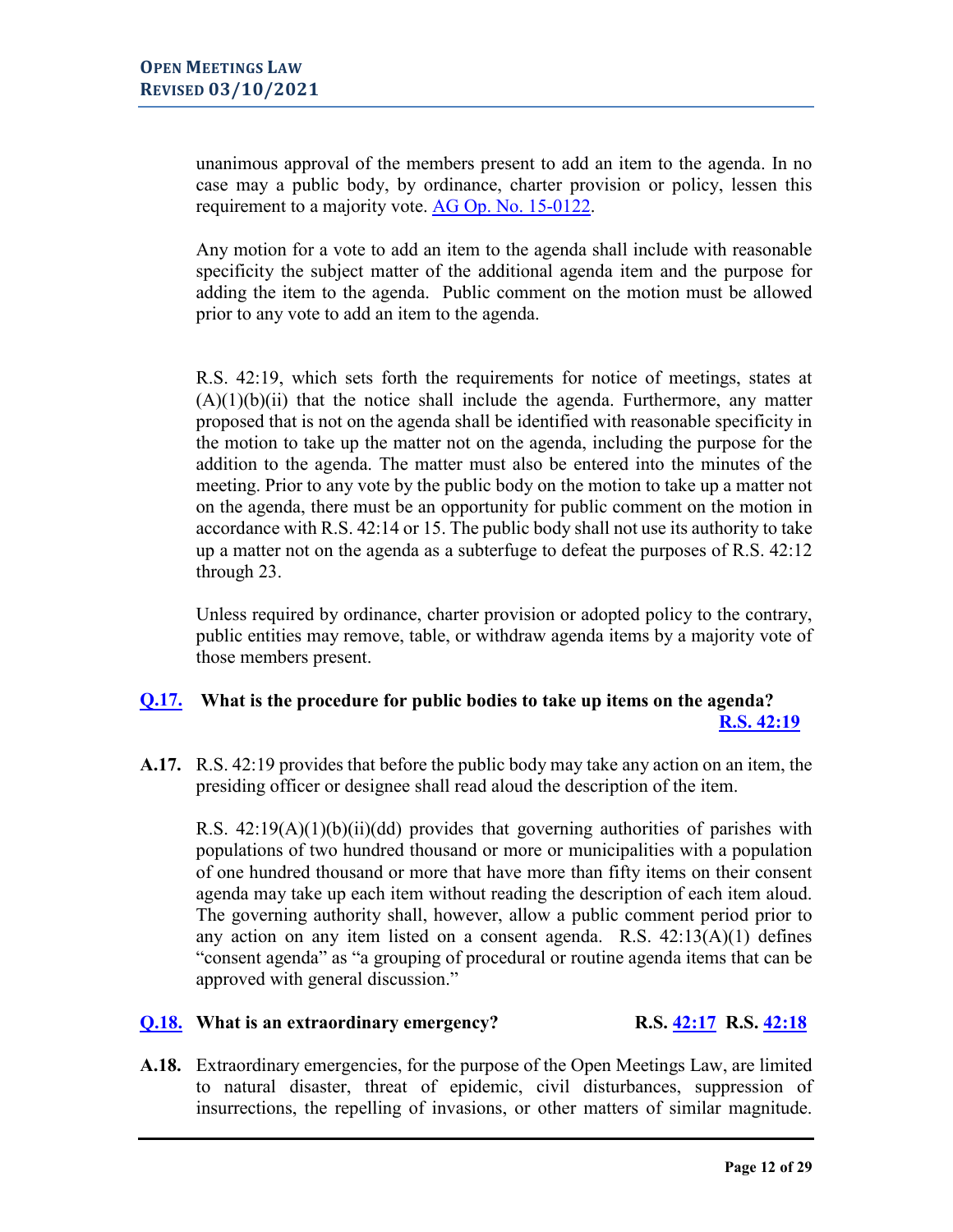According to the AG, the classic definition of extraordinary emergency includes work stoppages and strikes. [AG Op. No. 08-0129.](https://links.lla.la.gov/go.nsf/getAGO?OpenAgent&agokey=08-0129)

A meeting at the first available work day after Christmas to avoid a possible court challenge for non-payment of tenure award was a case of extraordinary emergency. *Eastwold v. Garsaud*, 427 So.2d 48 (La. App. 4<sup>th</sup> Cir. 1983).

# <span id="page-12-0"></span>**[Q.19.](#page-0-0) How is written public notice given? R.S. [42:19](http://legis.la.gov/Legis/Law.aspx?d=99506)**

- **A.19.** The Open Meetings Law contains an illustrative list of methods or acceptable means for providing written public notice. The following methods are acceptable for giving written public notice:
	- Posting copies of notice at the principal office [See **[Q.20.](#page-12-1)**] of the public body holding the meeting, or if no such office exists, at the building in which the meeting is to be held; or
	- Publication of the notice in the official journal [See [Q.20.](#page-12-1)] of the public body no less than twenty-four hours, exclusive of Saturdays, Sundays, or legal holidays, before the scheduled time of the meeting; or
	- Posting on the website: If the public body has a website, additionally by providing notice via the Internet on the website of the public body for no less than twenty-four hours, exclusive of Saturdays, Sundays, or legal holidays, immediately preceding the scheduled time of the meeting. The failure to timely post notice via the Internet pursuant to this Subparagraph or the inability of the public to access the public body's website due to any type of technological failure shall not be a violation of the provisions of this Chapter.

Public notice of day to day sessions of the Legislature is governed by the Louisiana Constitution, rules of procedure of the Senate and House of Representatives, and the Joint Rules.

The law requires the public entity to mail a copy of the notice to any member of the news media who requests notice of public meetings. The member of the news media shall be given notice of all meetings in the same manner as is given to members of the public body.

# <span id="page-12-1"></span>**[Q.20.](#page-0-0) How are a public body's principal office and official journal determined? [R.S. 43:140](http://legis.la.gov/Legis/Law.aspx?d=99568)**

**A.20.** The public body generally determines its principal office. The official journal of the public body is determined by the body -- subject to the requirements found in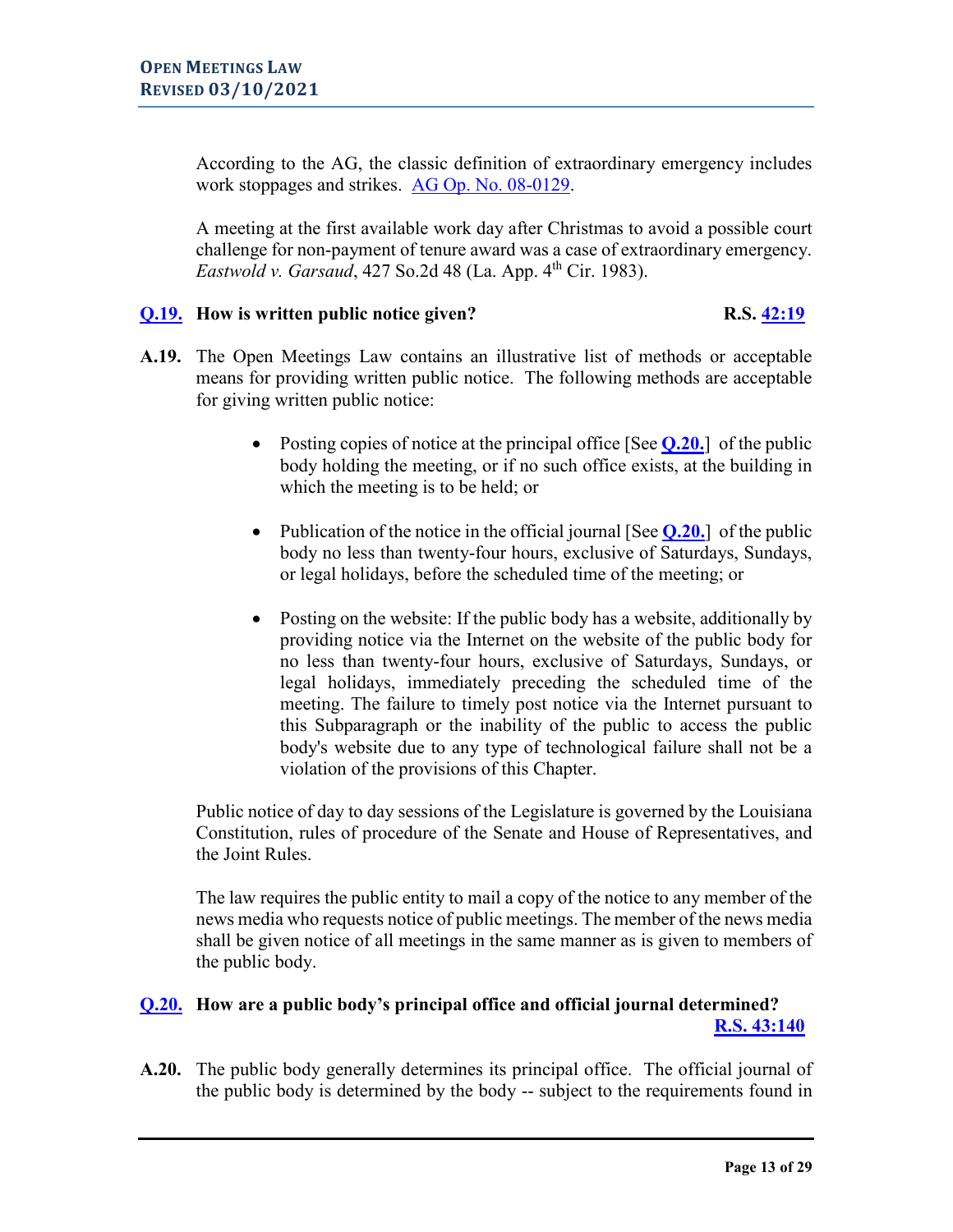R.S. 43:140, *et seq.* R.S. 43:141 and R.S. 43:142 provide that police juries, city and parish councils, municipal corporations, and school boards in all the parishes except Orleans, at their first meeting in June of each year, shall select a newspaper with the following qualifications as official journal for their respective parishes, towns, or cities for a term of one year:

- **(1) Published in an office physically located in the parish in which the body is located for a period of five years preceding the selection;**
- **(2) Not missed during that period as many as three consecutive issues unless caused by fire, flood, strike, or natural disaster;**
- **(3) Maintained a general paid circulation in the parish in which the body is located for five consecutive years prior to the selection; and**
- **(4) Entered in a U.S. Post Office in that parish under a periodical permit in that parish for a period of five consecutive years prior to the selection.**

Where there is no newspaper published in an office physically located within the parish that meets the requirements of R.S. 43:140(3), a newspaper in an adjoining parish may be designated as the official journal. **[R.S. 43:146](http://legis.la.gov/Legis/Law.aspx?d=99574)**

The newspaper selected shall be known as the official journal of the parish, town, city or school board, and it shall publish all minutes, ordinances, resolutions, budgets and other official proceedings of the police jury, town or city councils, or the school board. **[R.S. 43:143](http://legis.la.gov/Legis/Law.aspx?p=y&d=99571)** Municipal corporations shall select an official journal published in an office physically located within their municipal boundaries if a newspaper as defined in R.S.  $43:140(3)$  $43:140(3)$  is published therein. If no qualified newspaper is published within the municipal boundaries, a newspaper published in the parish of the municipal corporation that meets the requirements of a newspaper as defined in R.S. 43:140(3) shall be selected. **[R.S. 43:145](http://legis.la.gov/Legis/Law.aspx?d=99573)** In case of vacancy the governing body shall select an official journal for the unexpired term. **[R.S. 43:149](http://www.legis.la.gov/Legis/Law.aspx?d=99577)**

# <span id="page-13-0"></span>**[Q.21.](#page-0-0) Are public bodies required to keep minutes? R.S. [42:20](http://legis.la.gov/Legis/Law.aspx?d=99507)**

**A.21.** Yes, public bodies are required to keep written minutes of all of their open meetings.

These minutes must include the following:

- The date, time, and place of the meeting;
- The members of the public body recorded as either present or absent;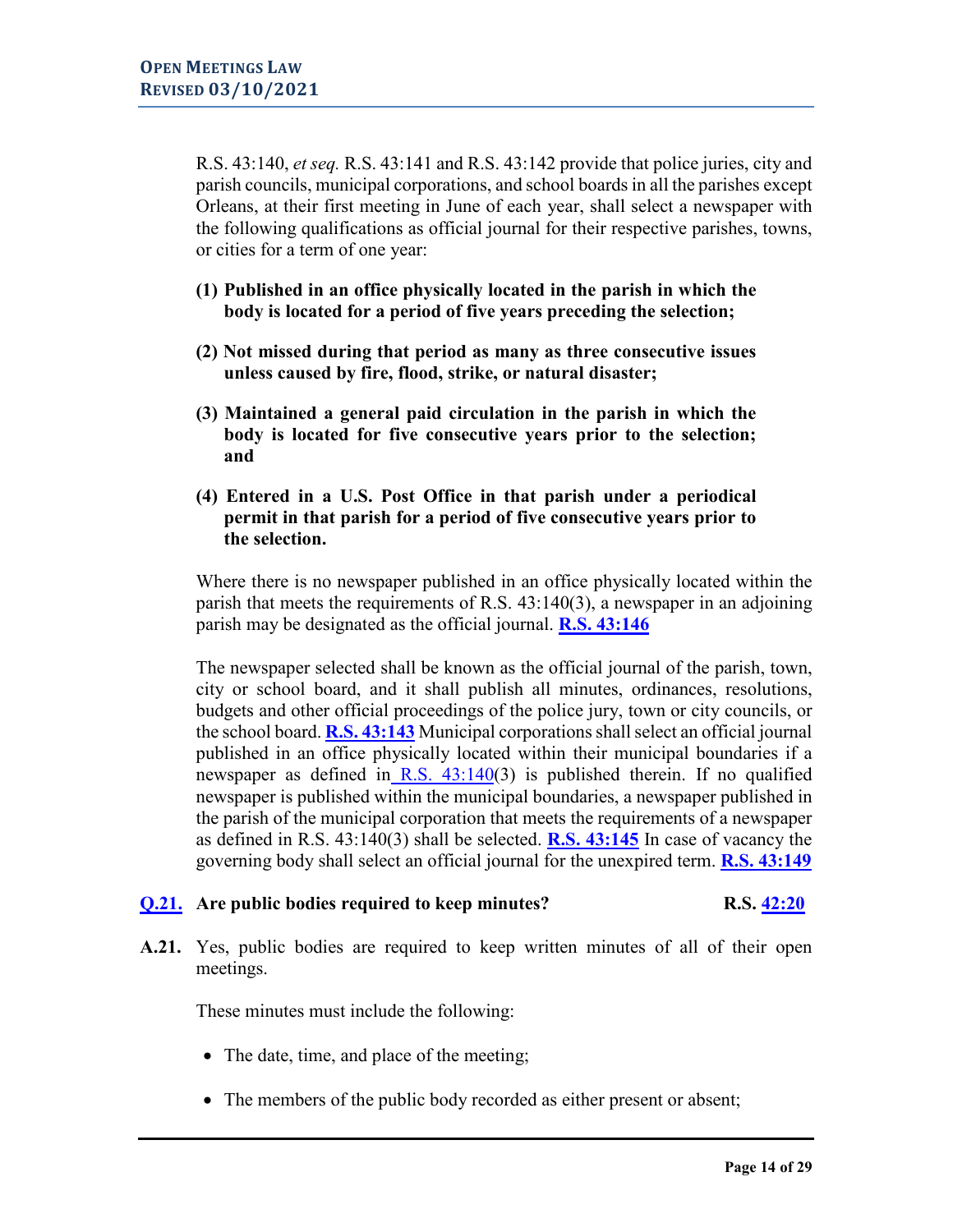- The substance of all matters decided, and, at the request of any member, a record, by individual member, of any votes taken; and
- Any other information that the public body requests be included or reflected in the minutes.

The AG stated in **[AG Op. No.](https://links.lla.la.gov/go.nsf/getAGO?OpenAgent&agokey=11-0275) 11-0275** that minutes need not be verbatim transcripts of the meeting and that summaries satisfy the requirement.

All minutes are public documents and subject to public records requests unless specifically exempted.

According to Title 43 of the Louisiana Revised Statutes the various political subdivisions of the state are required to publish the minutes of their proceedings in the official journal of the body.

**R.S. [42:17\(D\)](http://legis.la.gov/Legis/Law.aspx?p=y&d=99493)** provides an exception to the minutes requirements of R.S. **[42:20](http://legis.la.gov/Legis/Law.aspx?d=99507)** for meetings of private citizens' advisory groups or private citizens' advisory committees established by a public body, so long as the members do not receive compensation and serve only in an advisory capacity Textbook advisory committees of DOE or BESE are not privy to this exception.

**R.S. [42:20\(](http://www.legis.la.gov/Legis/Law.aspx?d=99507)B)(2)** provides that if the public body has a website, the public body shall post on its website a copy of the minutes made available pursuant to Paragraph (1) of this Subsection and shall maintain the copy of those minutes on the website for at least three months after the posting. If the public body is required to publish its minutes in an official journal, the public body shall post its minutes on its website as required by this Paragraph within ten days after publication in the official journal. If the public body is not required to publish its minutes in an official journal, the public body shall post its minutes on its website as required by this Paragraph within a reasonable time after the meeting. The inability of the public to access the public body's website due to any type of technological failure shall not be a violation of the provisions of this Chapter.

## <span id="page-14-0"></span>**[Q.22.](#page-0-0) Are public bodies required to vote in any particular manner? R.S. [42:14](http://legis.la.gov/Legis/Law.aspx?p=y&d=99481)**

**A.22.** Yes, members must vote *viva voce*. This requirement has been determined by the AG to require the physical presence of the member and prohibits submission of votes in writing by absent members, [AG Op. No. 07-0040,](https://links.lla.la.gov/go.nsf/getAGO?OpenAgent&agokey=07-0040) or through vote via telephone, [AG Op. No. 14-0011.](https://links.lla.la.gov/go.nsf/getAGO?OpenAgent&agokey=14-0011) Further, members are not allowed proxies unless specifically afforded this right by specific statute [\(AG Op. No.](https://links.lla.la.gov/go.nsf/getAGO?OpenAgent&agokey=92-0352) 92-0352 and [AG Op. No. 10-0055\)](https://links.lla.la.gov/go.nsf/getAGO?OpenAgent&agokey=10-0055) and may not undertake voting by secret ballot.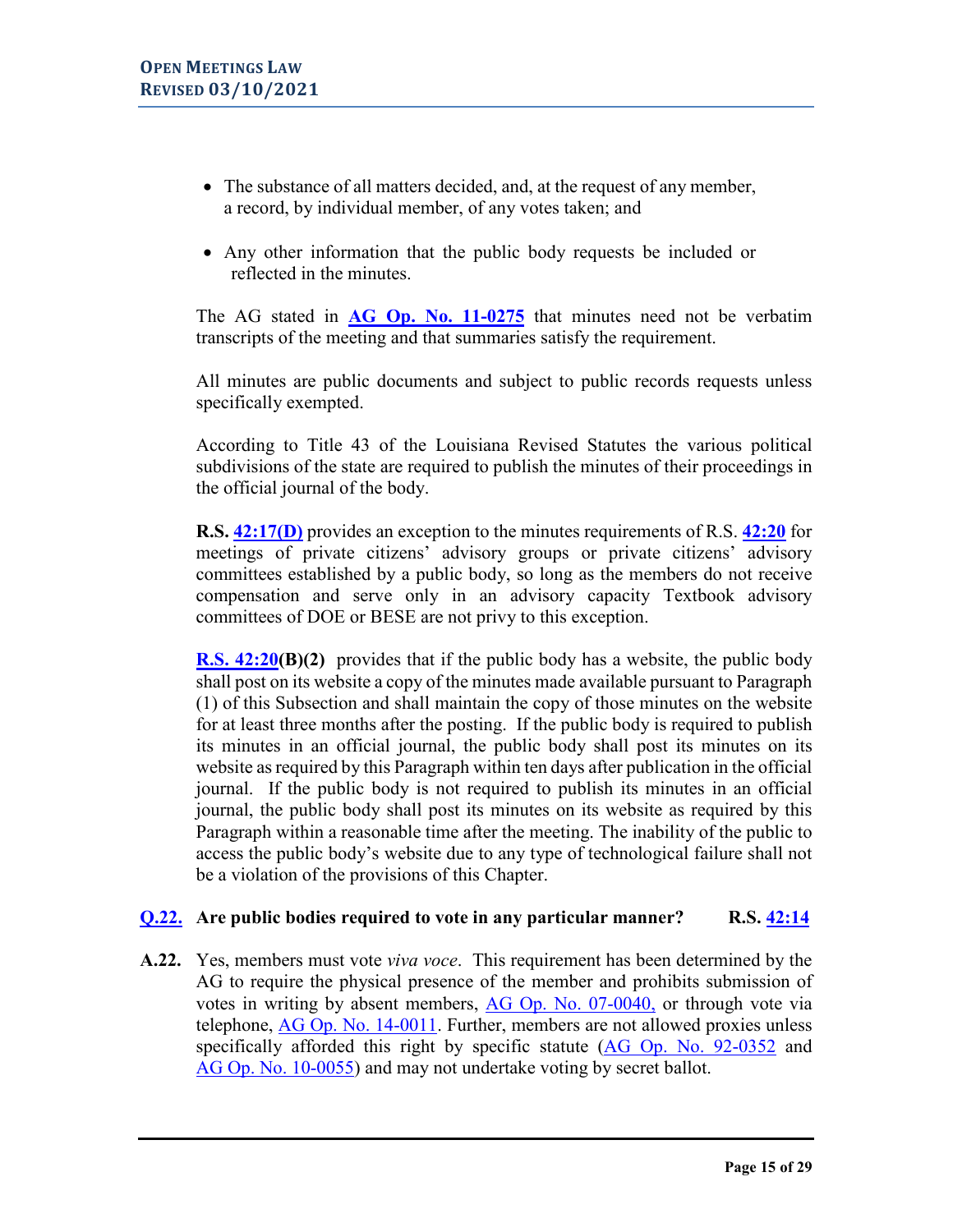The *viva voce* requirement can be satisfied through use of electronic machines that display how individuals vote. [AG Op. No.](https://links.lla.la.gov/go.nsf/getAGO?OpenAgent&agokey=14-0140) 14-0140.

[AG Op. No. 11-0070](https://links.lla.la.gov/go.nsf/getAGO?OpenAgent&agokey=11-0070) provides: "This office has previously opined that the 'viva voce' language in R.S. 42:14 requires a vote with a 'live voice,' and that the person voting must be physically present. See AG [Op. No. 07-0040](https://links.lla.la.gov/go.nsf/getAGO?OpenAgent&agokey=07-0040) and [AG Op. No. 99-](https://links.lla.la.gov/go.nsf/getAGO?OpenAgent&agokey=99-0385) [0385.](https://links.lla.la.gov/go.nsf/getAGO?OpenAgent&agokey=99-0385) Thus, the members of a public body cannot validly authorize an action via a written vote, even if done unanimously."

The *viva voce* requirement also precludes voting by a show of hands alone.

**[AG Op. No. 19-0022](https://links.lla.la.gov/go.nsf/getAGO?OpenAgent&agokey=19-0022)**

# <span id="page-15-0"></span>**[Q.23.](#page-0-0) Must public bodies allow the recording of their meetings? R.S. [42:23](http://legis.la.gov/Legis/Law.aspx?d=99525)**

**A.23.** Yes, the proceedings of all or any part of a public meeting may be video or tape recorded, filmed, or broadcast live. The public body shall, however, establish standards for the use of lighting, recording, or broadcasting equipment to insure proper decorum in a public meeting. The AG has stated in AG Op. [No. 08-0211](https://links.lla.la.gov/go.nsf/getAGO?OpenAgent&agokey=08-0211) that public bodies are required to allow recording even if they provide recording themselves, but may regulate where the media may be located to facilitate order and safety.

R.S. 42:23(A) provides that any non-elected board or commission that has the authority to levy a tax shall video or audio record, film, or broadcast live all proceedings in its public meetings.

R.S. 33:9099.2, however, exempts meetings of the governing authority of any crime prevention and security district, improvement district, or other district created by or pursuant to Chapter 29 of Title 33 of the Revised Statutes, from the provisions of R.S. 42:19.1 (additional notice requirements for taxing authorities) and 42:23(A), which requires non-elected boards or commissions with authority to levy taxes to video or audio record, film, or broadcast live all proceedings of their public meetings.

# <span id="page-15-1"></span>**[Q.24.](#page-0-0)** May a public body meet on a legal holiday? R.S.  $\frac{42:19}{ }$

**A.24.** Nothing prohibits a public body from meeting on any day of the week (including legal holidays), but the public body must continue to adhere to all requirements of the Open Meetings Law.

While a public body may not be prohibited from conducting business on legal holidays, doing so should be avoided as a matter of principle. Meetings on legal holidays may be construed as attempts to circumvent requirements of the Open Meetings Law, unless there is a valid reason for conducting the meeting on the legal holiday, such as an emergency situation that requires immediate action.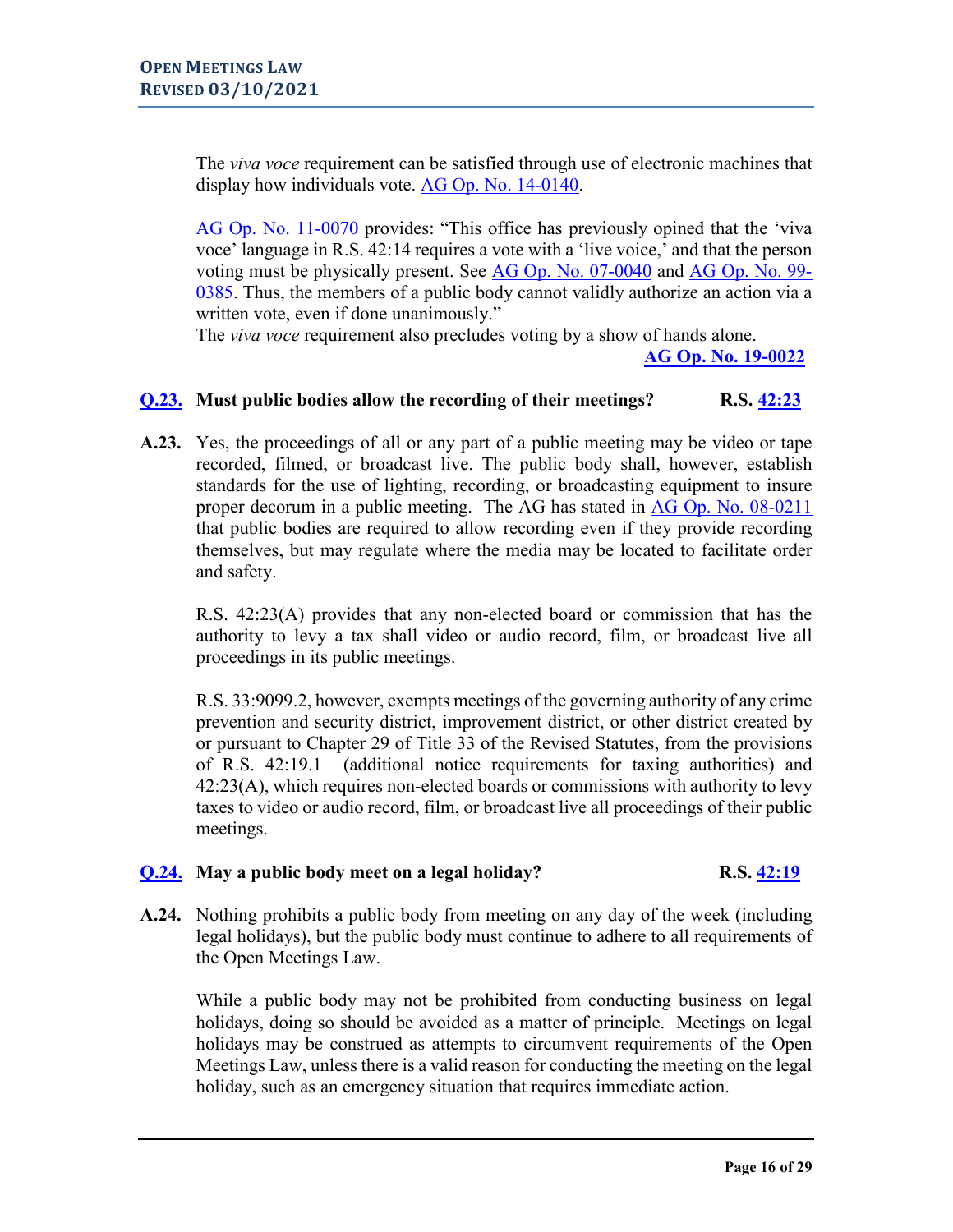R.S. 42:19 excludes Saturdays, Sundays, and legal holidays from the calculation of the twenty-four hour periods for posting and amending of meeting notices.

# <span id="page-16-0"></span>**[Q.25.](#page-0-0) Are there any exceptions to the Open Meeting Requirements?**

# **[R.S.42:17.1](http://www.legis.la.gov/Legis/Law.aspx?d=1187592)**

- **A.25.** Yes. A public body may conduct and its members may attend and participate in a meeting via electronic means (telephone or video conference) provided *all* of the following occur:
	- (1) The governor has declared a state of emergency or disaster involving a geographic area within the jurisdiction of the public body and the nature of the emergency or disaster would cause a meeting of the public body conducted pursuant to the open meetings law to be detrimental to the health, safety, or welfare of the public.
	- (2) The presiding officer of the public body certifies on the notice of the meeting that the agenda of the meeting is limited to one or more of the following items:

(a) A matter directly related to the public body's response to the disaster or emergency and which is critical to the health, safety, or welfare of the public.

(b) A matter that, if they are delayed, will cause curtailment of vital public services or severe economic dislocation and hardship.

(c) A matter that is critical to continuation of the business of the public body and that is not able to be postponed due to a legal requirement or other deadline that cannot be postponed or delayed by the public body.

(d) Other matters that are critical or time-sensitive and that in the determination of the presiding officer should not be delayed; however, such matters shall not be considered at the meeting unless the members of the body present at the meeting approve the consideration of the matters by a two-thirds vote.**\*\***

(3) No later than 24 hours prior to a meeting conducted under new law the public body shall provide for all of the following:

(a) The notice and agenda for the meeting shall be posted on the website of the public body, emailed to any member of the public or the news media who requests notice of meetings of the public body, and widely distributed to every known news media outlet that broadcasts or publishes news within the geographic area within the jurisdiction of the public body.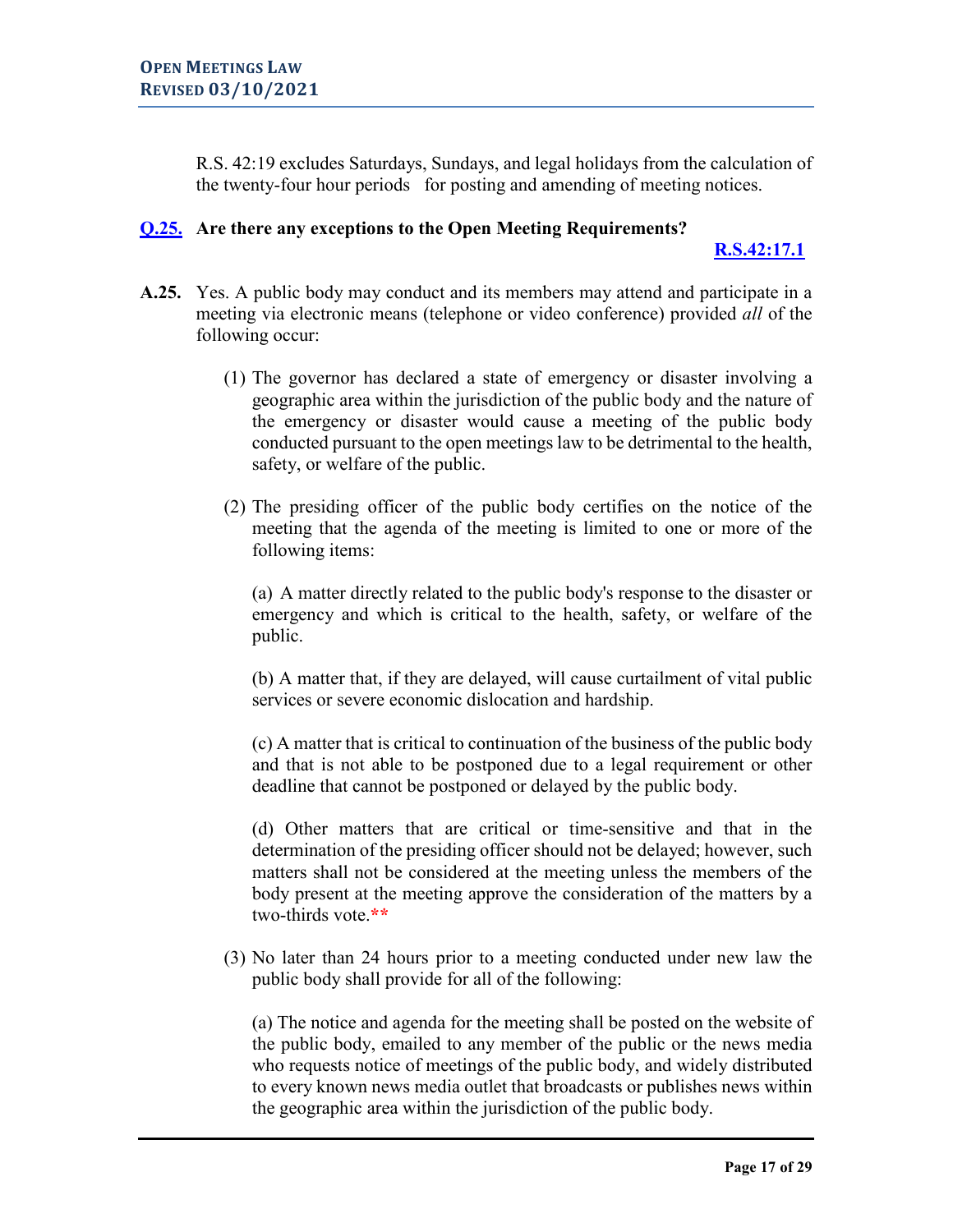(b) Detailed information regarding how members of the public may participate in the meeting and submit comments regarding matters on the agenda, which information shall be posted on the website of the public body, emailed to any member of the public or the news media who requests notice of meetings of the public body, and widely distributed to every known news media outlet that broadcasts or publishes news within the geographic area within the jurisdiction of the public body.

The telephone or video conference meeting under this exception must be conducted as follows:

- (1) The public body shall provide a mechanism to receive public comment electronically both prior to and during the meeting.
- (2) The public body shall properly identify and acknowledge all public comments during the meeting and shall maintain those comments in its record of the meeting.
- (3) The presiding officer of the public body shall ensure that each person participating in the meeting is properly identified.
- <span id="page-17-0"></span>(4) The presiding officer shall ensure that all parts of the meeting, excluding any matter discussed in executive session, are clear and audible to all participants in the meeting including the public.

See **[Act 302 of the 2020 Regular Session.](http://www.legis.la.gov/Legis/ViewDocument.aspx?d=1182327)** 

**\*\* Added by [Act 42 of the 2020 2nd](http://www.legis.la.gov/legis/ViewDocument.aspx?d=1194825) Extraordinary Session.**

# **[Q.26.](#page-0-0) Is there a sample certification for a meeting conducted under the R.S. 42:17.1 emergency exception?**

**A.26.** Sample language that a public entity may use for this written certification is as follows:

### **Certification of Meeting Conducted Pursuant to La. R.S. 42:17.1**

In accordance with R.S. 42:17.1 this notice shall serve as certification of the [public entity's] inability to otherwise operate in accordance with the Louisiana Open Meetings Law due to such a meeting being detrimental to the health, safety, and/or welfare of the public as a result of the public health emergency, as declared by Governor  $on[date]$  by [governor's emergency proclamation number].

The [public entity] will provide for attendance at its essential government meeting on [date] via [video or telephone] conference. It is essential that the [public entity] continue to operate to address [matters directly related to its response to the disaster or emergency and/or matters that if delayed will cause a curtailment of vital public services or severe economic dislocation and hardship and/or matters that are critical to the continuation of its business and that are not able to be postponed due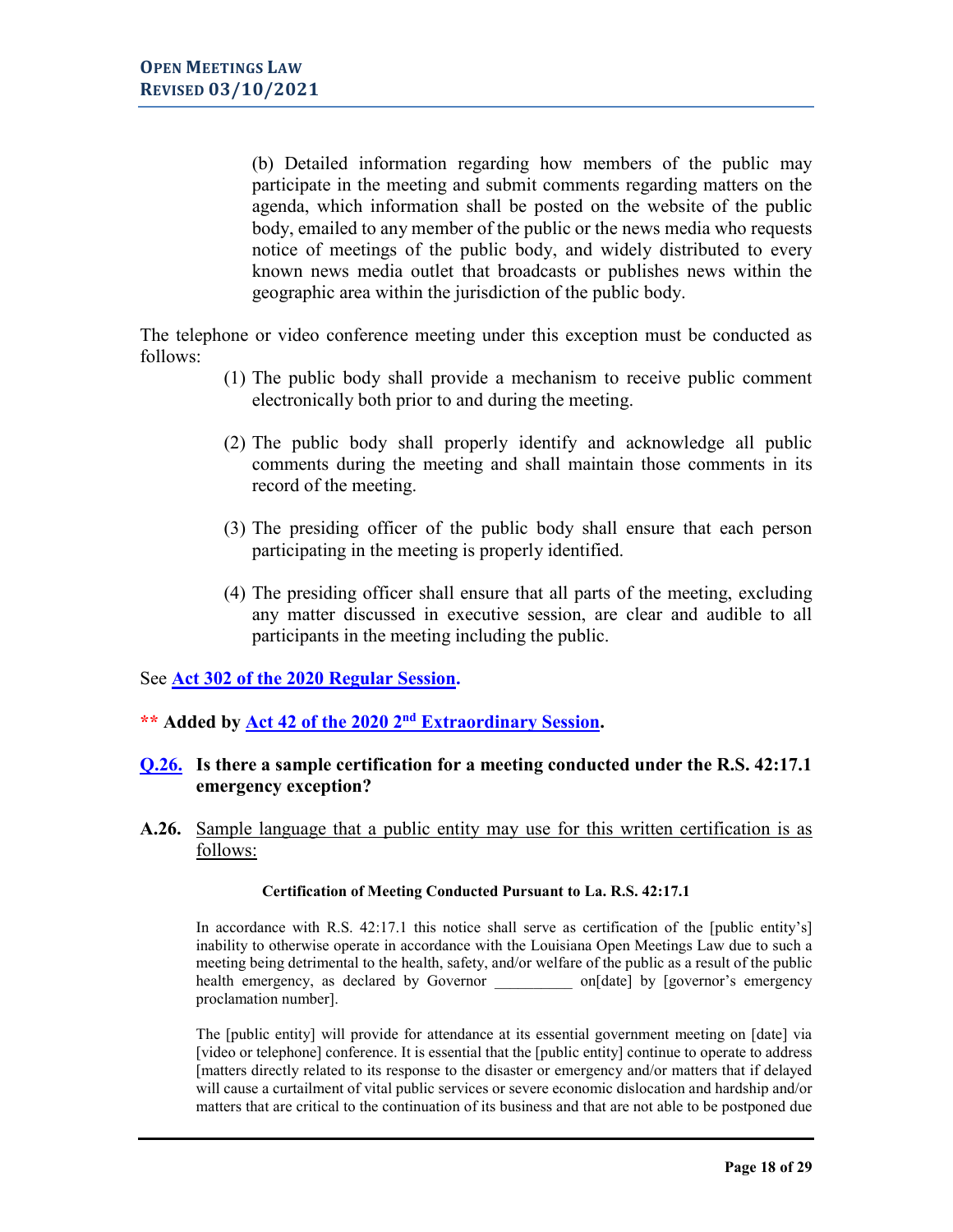to legal requirements and/or other matters that presiding officer has determined are critical or timesensitive].

Considering the foregoing, and in accordance with R.S. 42:17:1 and [governor's emergency proclamation number], the [public entity's] meeting on [date] at [time] will be held via [video or telephone] conference and in a manner that will allow for observation and input by members of the public, as set forth below:

The meeting may be observed at [meeting access information]. Members of the public may submit public comment on an agenda item [describe method such as use of chat box during meeting, or by sending an email to [email address] or leaving a voicemail at [phone number] no later than [time] on [date]]. All public comments will be properly identified and acknowledged during the meeting. Certified this day of , 20 .

> $\frac{1}{2}$  ,  $\frac{1}{2}$  ,  $\frac{1}{2}$  ,  $\frac{1}{2}$  ,  $\frac{1}{2}$  ,  $\frac{1}{2}$  ,  $\frac{1}{2}$  ,  $\frac{1}{2}$  ,  $\frac{1}{2}$  ,  $\frac{1}{2}$ Signature of Agency Head/ Chief Executive Officer

# <span id="page-18-0"></span>**II. [Executive Session](#page-0-0)**

### <span id="page-18-1"></span>**[Q.27.](#page-0-0)** When may public bodies have "closed" executive sessions? R.S.  $\frac{42:16}{ }$

**A.27.** Public bodies may have "closed" executive sessions only as provided by statute. R.S.  $42:16$ ,  $42:17$ , and  $42:18$  provide the instances for which a public body may enter into executive session and limit the matters that may be discussed within an executive session.

In order for a public body to enter into an [executive session,](#page-10-2) a vote of 2/3 of members present at an open meeting, for which proper notice was given pursuant to R.S.  $42:19$ , is necessary<sup>\*</sup> -- along with an accompanying statement of the reason for entering into the executive session. The vote of each member on the motion to enter into executive session along with the reason for entering the executive session must be recorded and entered into the minutes.

R.S.  $42:19(A)(1)(b)(iii)$  requires that a notice of intent to move into Executive Session under the provisions of R.S.  $42:17(A)(2)$  be attached to the written public notice of the meeting. The notice shall contain a statement identifying any court, case number, or parties relative to any pending ligation to be considered at the meeting, and a statement identifying the parties involved and reasonably identifying the subject matter of any prospective litigation for which formal written demand has been made.

Public bodies are authorized to enter into executive sessions to discuss the character, professional competence, or physical or mental health of a person. However, the public body must provide written notice to the individual at least twenty-four hours, exclusive of weekends and legal holidays, prior to the meeting. Further, the public body may not enter into executive session for the purposes of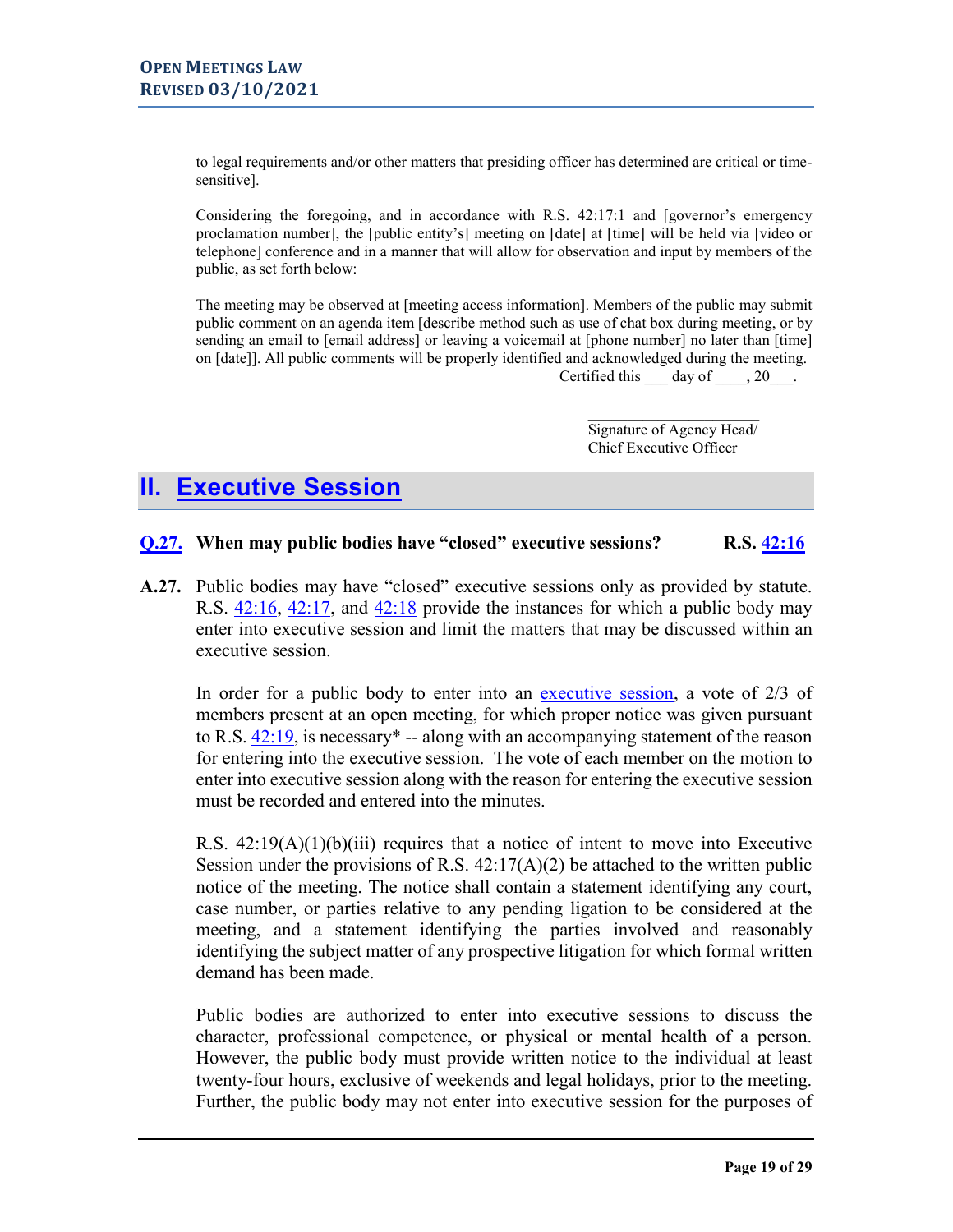this discussion, if the individual requests that the matter be discussed in an open meeting. Finally, this exception does not apply to any discussion related to the appointment (or reappointment) of an individual to a public body or the award of a public contract.

 $R.S. 42:19(A)(1)(cc)$  provides that "upon unanimous approval of the members" present at a meeting of a public body, the public body may take up a matter not on the agenda." Therefore, if a public body wishes to take up an item for which executive session is authorized but which was not published on the agenda, the public body must first have a unanimous vote to add the item to the agenda. Then the public body must have a  $2/3$  vote to go into executive session on that item.

## <span id="page-19-0"></span>**[Q.28.](#page-0-0) What are valid reasons for entering into executive session?**

**R.S. [42:17\\*](http://legis.la.gov/Legis/Law.aspx?p=y&d=99493) – [42:18](http://legis.la.gov/Legis/Law.aspx?d=99494)**

### **A.28. Valid reasons for entering into executive session include:**

• [Discussion of character, professional competence, or physical or mental](#page-11-1)  [health of a person\\*](#page-11-1);

\*This reason does not apply to appointments of a person to a public body or to discussions of the award of a public contract -- except as provided in [R.S.39:1593\(](http://www.legis.la.gov/Legis/Law.aspx?d=96065)C)(2)(c) [See now R.S. [39:1595\(B\)\(7\)\]](http://www.legis.la.gov/Legis/Law.aspx?d=96070). R.S. [42:17\(A\)\(1\).](http://www.legis.la.gov/Legis/Law.aspx?d=99493) Written notice must be given to the individual at least twenty-four hours, exclusive of weekends and legal holidays, prior to the meeting, and an executive session may not be held if the individual requests this discussion occur in an open meeting.

- Strategy sessions or negotiations with respect to collective bargaining, prospective [litigation](#page-11-1) after formal written demand, or litigation when an open meeting would have a detrimental effect on the bargaining or litigating position of the public body;
- Discussion regarding the report, development, or course of action for security personnel, plans, or devices, including discussions concerning cybersecurity plans, financial security procedures, and assessment and implementation of any such plans or procedures\*;
- Investigative proceedings regarding allegations of misconduct;
- Cases of extraordinary emergency, limited to natural disaster, threat of epidemic, civil disturbances, suppression of insurrections, the repelling of invasions, or other matters of similar magnitude;
- Any meeting of the [State Mineral](#page-12-0) Board at which records or matters entitled to confidential status by existing laws are required to be considered or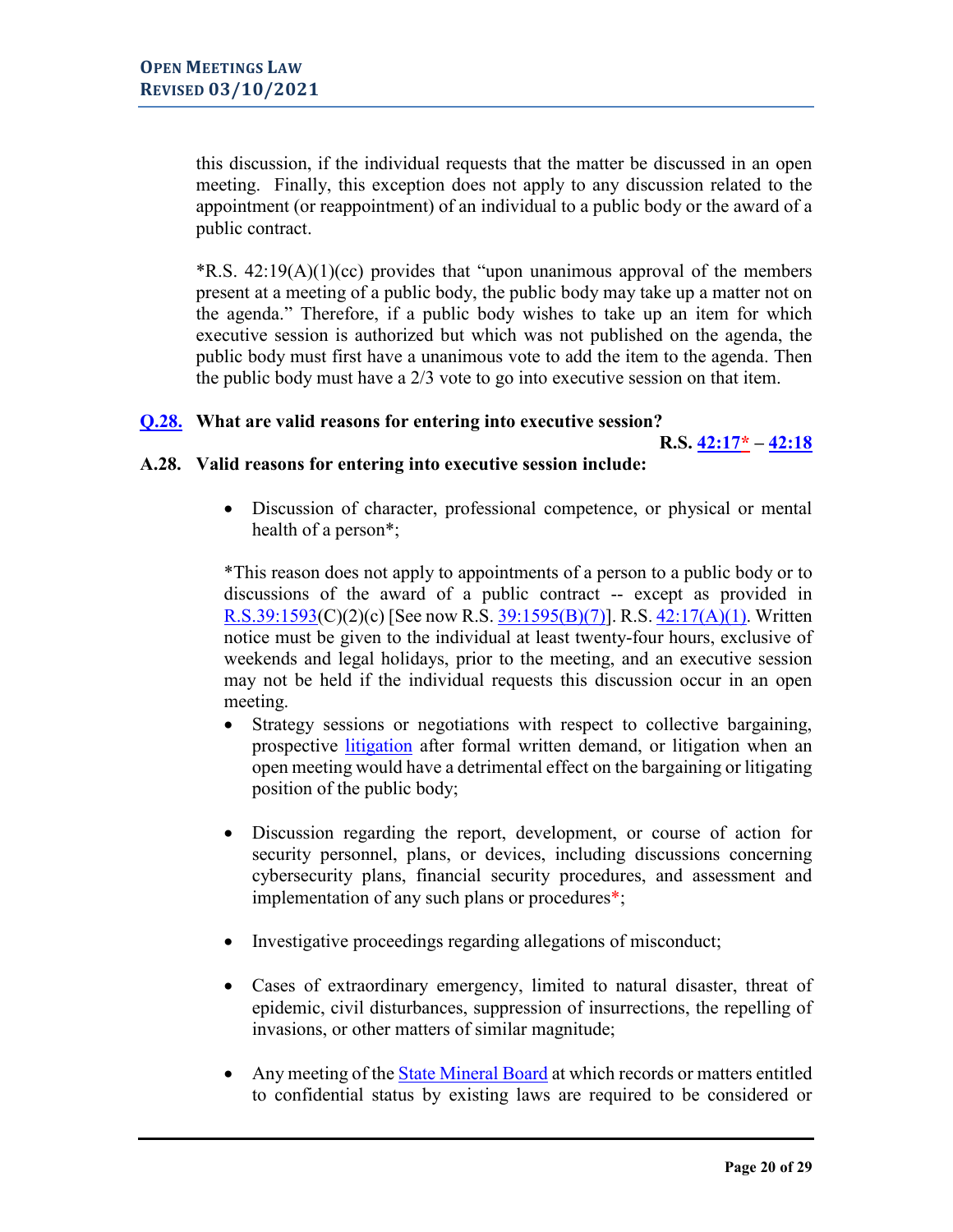discussed by the board with its staff or with any employee or other individual, firm, or corporation;

- Discussions between a city or parish [school board](#page-12-1) and individual students or the parents or tutors of those students, or both;
- Presentations and discussions at meetings of civil service boards of test questions, answers, and papers produced and exhibited by the office of the state examiner, municipal fire and police civil service, pursuant to R.S. [33:2492](http://legis.la.gov/Legis/Law.aspx?d=89657) or [33:2552;](http://legis.la.gov/Legis/Law.aspx?d=89706)
- Portion of any meeting of the Second Injury Board during which records or matters regarding the settlement of a worker's compensation claim are required to be considered or discussed by the board with its staff in order to grant prior written approval as required by R.S. [23:1378\(](http://legis.la.gov/Legis/Law.aspx?d=83526)A)(8); and
- Hospital Service Districts (HSDs) are authorized to enter into executive session in order to discuss matters declared to be part of the marketing strategies and strategic plans of the HSD under the Enhanced Ability to Compete Act, see [R.S. 46:1073.](http://www.legis.la.gov/Legis/Law.aspx?d=100205)
- Any other matters that are or that will be provided for by the Legislature.

**\* [Amended by Act 66 of the 2021 Regular Session \(effective June 4, 2021\).](https://legis.la.gov/legis/ViewDocument.aspx?d=1231943)**

R.S. [42:18](http://legis.la.gov/Legis/Law.aspx?d=99494) allows for additional reasons for executive session by the houses of the Legislature and its committees.

# <span id="page-20-0"></span>**[Q.29.](#page-0-0) What are invalid reasons for entering into executive session?**

**A.29.** A public body may not go into executive session for any reason that is not a specifically authorized exception, as set for in **[Q.26](#page-17-0)**. The executive session must be strictly and solely for that exception. General matters or matters tangential to the specifically authorized exception may not be discussed in executive session. Additionally, no votes may take place in executive session.

# <span id="page-20-1"></span>**[Q.30.](#page-0-0) What are prerequisites for a closed session to discuss an individual's character and fitness?** R.S.  $\frac{42}{17(A)(1)}$

**A.30.** Absent extraordinary circumstances, the individual that is the subject of discussion must be given at least 24 hours written notice, exclusive of Saturdays, Sundays, or legal holidays, prior to the scheduled time contained in the notice of the meeting at which such executive session is to take place. The individual can require that the discussion occur in an open meeting. This discussion cannot be of the appointment

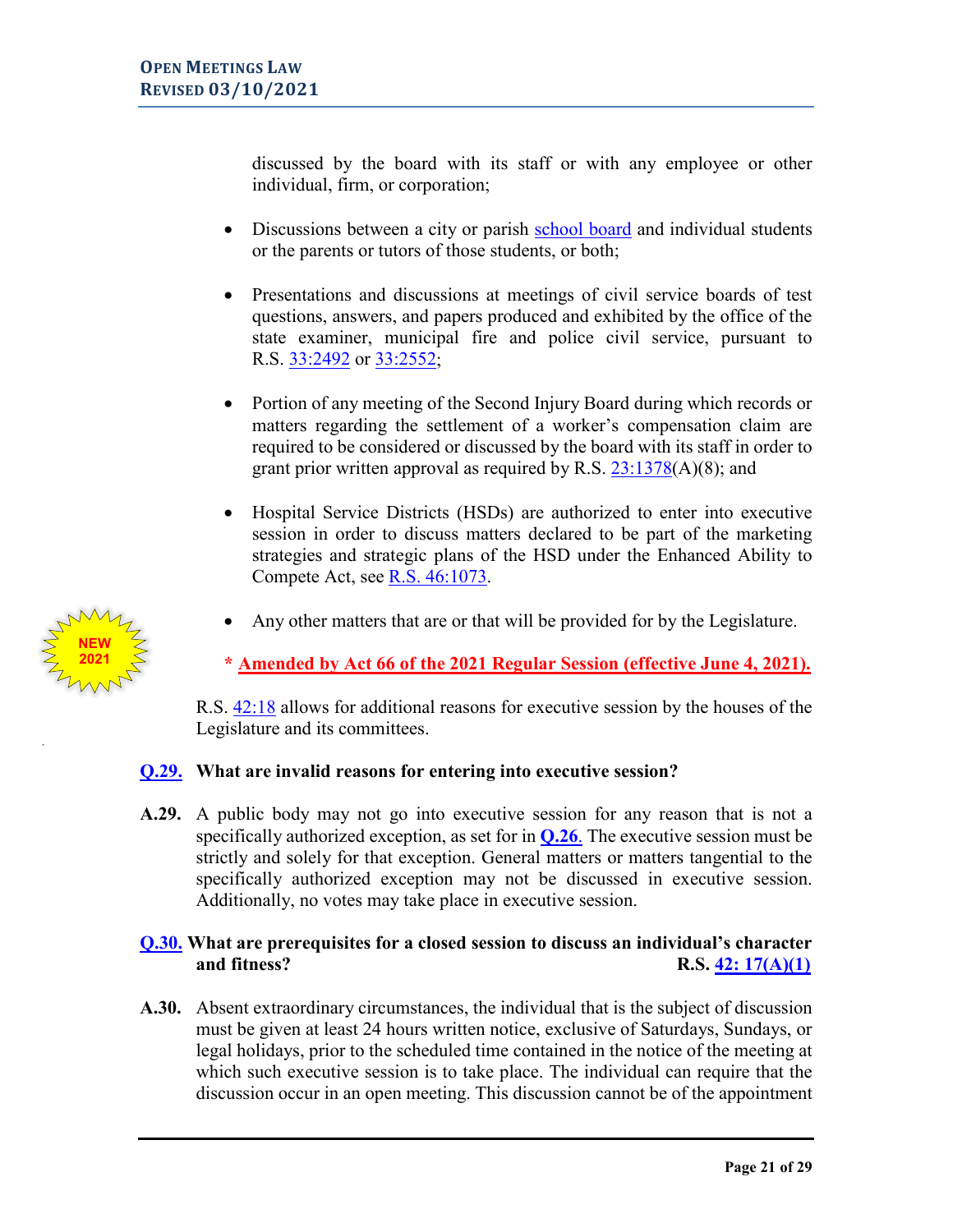of the individual to a public body or the awarding of a public contract, except as otherwise provided for in R.S.  $39:1593(C)(2)(c)^*$ .

Act 864 of 2014 Regular Session reorganized the Procurement Code and appears to have carried forward the provisions of R.S.  $39:1593(C)(2)(c)$  in [R.S. 39:1595\(](http://www.legis.la.gov/Legis/Law.aspx?d=96070)B)(7).

# <span id="page-21-0"></span>**[Q.31.](#page-0-0) What is considered litigation for the purpose of closing a meeting?**

 **R.S. [42:19](http://legis.la.gov/Legis/Law.aspx?d=99506)**

**A.31.** A body is not allowed to close a meeting to discuss the possibility of litigation. It may discuss in closed session current litigation that is on-going and already filed only if discussion in open meeting would be detrimental to the body's position in the litigation. A body must also ensure that the proper information concerning the case number, statement of the matter, identity of the court and parties, is included on the agenda and public notice prior to the meeting in which the closed session will occur.

# <span id="page-21-1"></span>**[Q.32.](#page-0-0) What are the requirements for the State Mineral Board to close its meetings?**

**A.32.** The State Mineral Board may have closed sessions under any of the other statutorily provided exceptions, and may also close its meetings at which records or matters entitled to confidential status by existing laws are required to be considered or discussed by the board with its staff or with any employee or other individual, firm, or corporation to whom the records or matters are confidential. The records must be disclosed to and accepted by the board subject to a privilege for the exclusive use in evaluating lease bids or development covering state-owned lands and water bottoms. An exception for the records must be provided for in Chapter I of Title 44 of the Louisiana Revised Statutes or other statutes to which the board is subject.

# <span id="page-21-2"></span>**[Q.33.](#page-0-0) What are the requirements for a school board to close its meeting to discuss a student?**

**A.33.** Students must be within the jurisdiction of the respective school board. The discussion must be regarding problems of students or their parents or tutors, and must be open if the parent, tutor, or student requests that the discussion be held in open meeting.

# <span id="page-21-3"></span>**III. [Violations of Open Meetings Law](#page-0-0)**

# <span id="page-21-4"></span>**[Q.34.](#page-0-0) What happens if a public body violates the Open Meetings Law?**

**R.S. [42:24](http://legis.la.gov/Legis/Law.aspx?d=99559)**

**A.34.** Any action taken in violation of the Open Meetings Law shall be voidable by a court of competent jurisdiction. However, any suit to void any action must be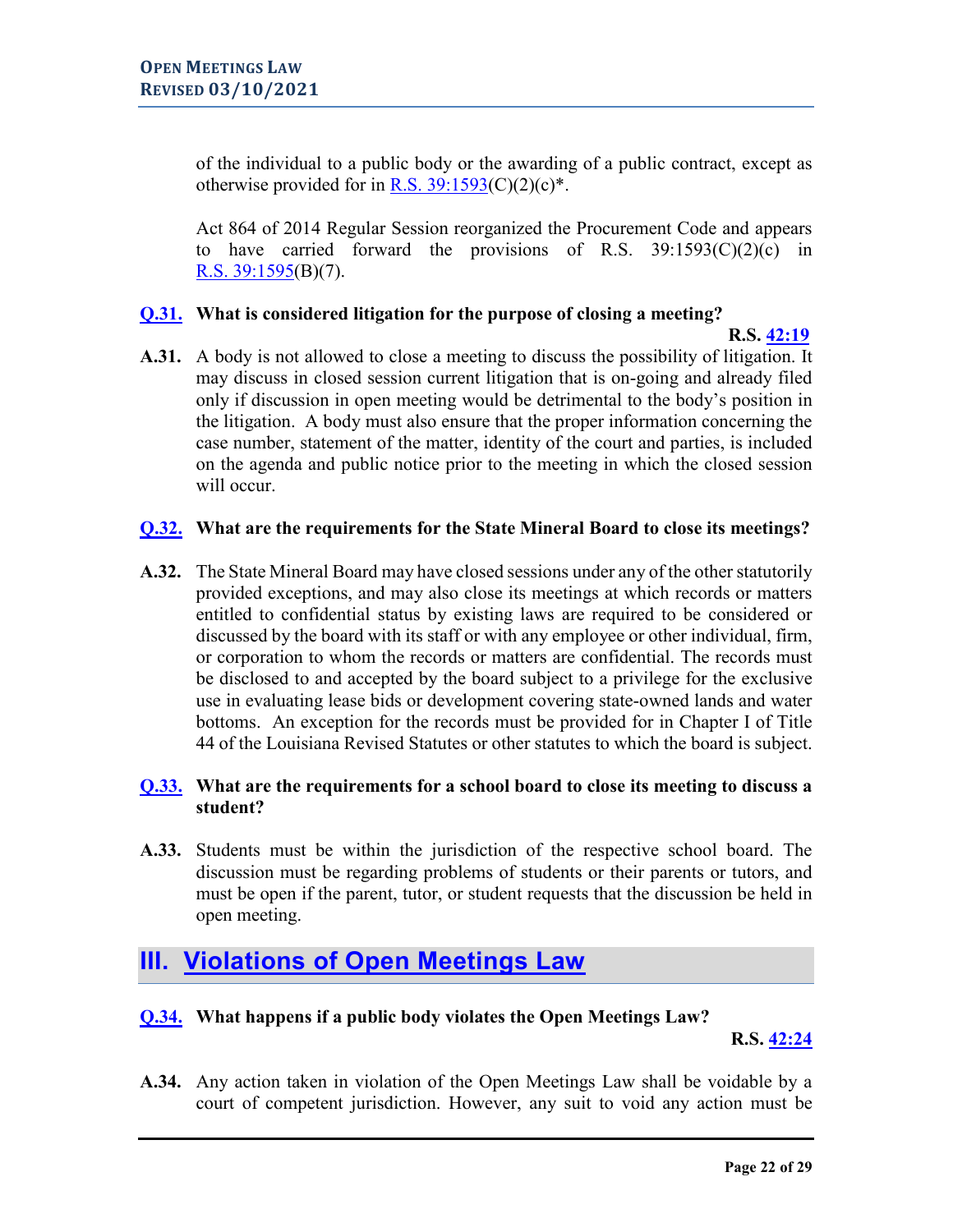commenced within sixty days of the action and sufficiently pled to state a cause of action under the Open Meetings Law. See *Greemon v City of Bossier City*, 65 So.3d 1263 (La. 2011).

Actions taken at a meeting that were in violation of Open Meeting Law due to lack of notice at least 24 hours before meeting, were cured by subsequent ratification of the action taken at subsequent valid meeting. *Marien v. Rapides Parish Police Jury*, 717 So.2d 1187 (La. App. 3rd Cir. 1998).

# <span id="page-22-0"></span>**[Q.35.](#page-0-0)** Who must enforce the Open Meetings Law? R.S.  $\frac{42:25}{25}$

**A.35.** The AG is required to enforce the Open Meetings Law throughout the state, and district attorneys are charged with enforcement within the judicial districts within which they serve. Any individual who has been denied any right under the Open Meetings Law or that believes that his or her rights have been violated may institute enforcement proceedings.

# <span id="page-22-1"></span>**[Q.36.](#page-0-0) What relief may be granted for violations? R.S. [42:26](http://legis.la.gov/Legis/Law.aspx?d=99212)**

- **A.36.** A party who prevails in an enforcement proceeding may be granted any or all of the following relief:
	- A writ of mandamus Court order to compel a public official or body to perform mandatory or purely ministerial duties correctly;
	- Injunctive relief Temporarily compel the public body to act or stop acting, pending a final resolution on the issue;
	- Declaratory judgment a binding adjudication that establishes the rights and other legal relations of the parties without providing for or ordering enforcement;
	- Judgment rendering the action void as provided in R.S.  $42:24$ ; and
	- Judgment awarding civil penalties as provided in R.S. [42:28.](http://legis.la.gov/Legis/Law.aspx?d=99299)

A party who prevails in an enforcement proceeding shall be awarded reasonable attorney fees and other costs of litigation. If the party prevails in part, the court may award reasonable attorney fees or an appropriate proportion thereof. If the court finds that the proceeding was of a frivolous nature and was brought with no substantial justification, the court may award reasonable attorney fees to the prevailing party.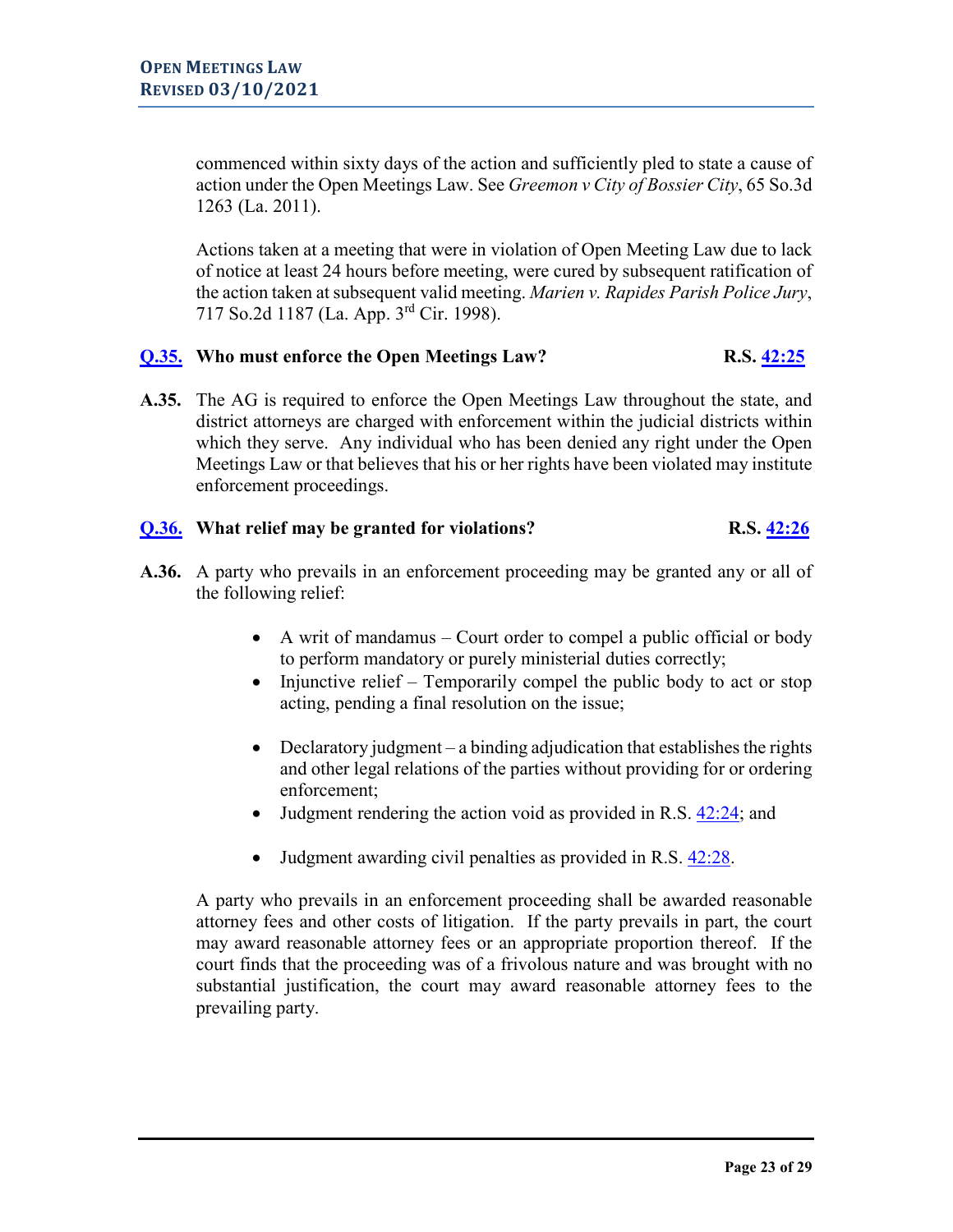# <span id="page-23-0"></span>**[Q.37.](#page-0-0) Where may one initiate enforcement proceedings? R.S. [42:27](http://legis.la.gov/Legis/Law.aspx?p=y&d=99274)**

**A.37.** Enforcement proceedings shall be instituted in the district court for the parish in which the meeting took place or will take place.

# <span id="page-23-1"></span>**[Q.38.](#page-0-0) What is the maximum amount that can be assessed as a civil penalty for Open Meetings Law violations? R.S. [42:28](http://legis.la.gov/Legis/Law.aspx?d=99299)**

**A.38.** A maximum of \$500 per violation can be assessed against an individual who knowingly and willfully participates in a meeting conducted in violation of the Open Meetings Law. The member shall be personally liable for the payment of the penalty.

# <span id="page-23-2"></span>**IV. [Special Notice to Propose Taxes](#page-0-0)**

<span id="page-23-3"></span>**[Q.39.](#page-0-0) What are the notice provisions regarding public meetings to propose, increase, renew or continue taxes?**

> **[R.S. 42:19.1](http://legis.la.gov/Legis/Law.aspx?p=y&d=860395) R.S. [47:1705\(B\)\(2\)](http://www.legis.la.gov/Legis/Law.aspx?d=101336)**

**A.39. [R.S. 42:19.1](http://www.legis.la.gov/Legis/Law.aspx?d=860395)** provides notice requirements in addition to those in R.S. 42:19, which are prerequisites for the proposal, increase, renewal, or continuation of a tax, or for the calling of an election for such purposes by political subdivisions.

**[R.S. 42:19.1\(](http://www.legis.la.gov/Legis/Law.aspx?d=860395)A)(1)** requires that public notice of the date, time, and place of any meeting at which a political subdivision intends to propose a new ad valorem property tax or sales and use tax, or increase, or renew any existing ad valorem property tax or sales and use tax, or authorize the calling of an election for submitting such a question to the voters of the political subdivision shall be published in the official journal of the political subdivision and announced to public during the course of a public meeting of the political subdivision no more than Sixty (60) days nor less than twenty (20) days before such public meeting. If the scheduled meeting is cancelled or postponed, a new public notice of the subsequent meeting is required under R.S.  $42:19.1(A)(2)(a)$  to be published in the official journal of the political subdivision no less than ten (10) days before the subsequent meeting.

**[R.S. 42:19.1\(](http://www.legis.la.gov/Legis/Law.aspx?d=860395)A)(1)**, requires that written notice of the meeting must be hand delivered or transmitted by email to each voting member of any governing authority of a political subdivision who is required to approve such measures previously adopted by another governing authority (i.e. police jury approval of tax related decisions of certain parish boards and commissions) and to each state senator and representative in whose district all or a portion of the political subdivision is located, no more than sixty (60) days nor less than twenty (20) days before the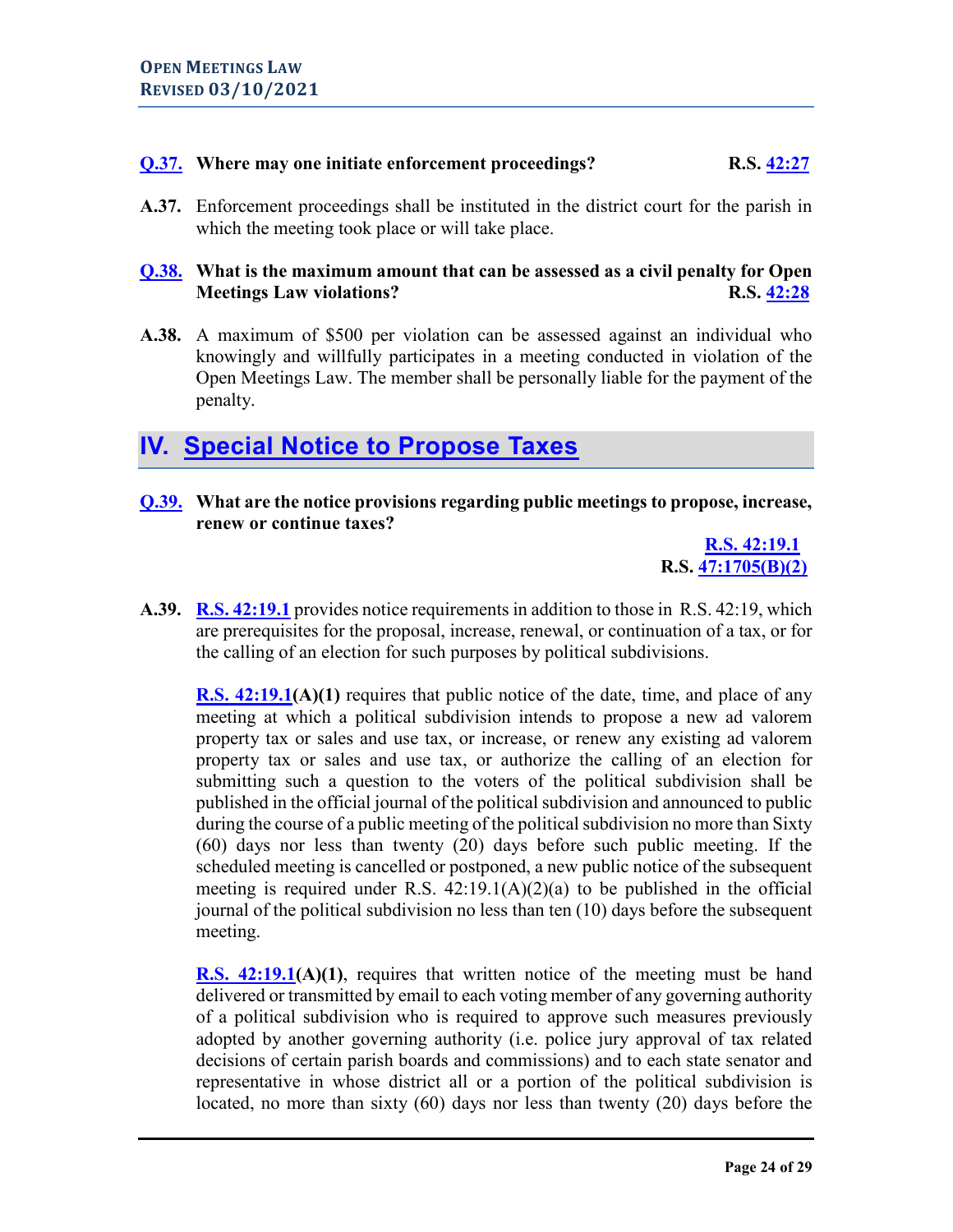scheduled meeting at which action will be taken on the ad valorem property tax or sales and use tax.

Further, once a meeting is held in accordance with the provisions of R.S. 42:19.1(A)(1), no additional notice is required under R.S. 42:19.1 for subsequent meetings of the political subdivision at which the only action reduces the rate or term of the tax in the measure and thereby reduces the total amount of tax that would be collected under the measure, or substantially reduces the cost to the political subdivision of any bond or debt obligation to be incurred by the political subdivision (i.e. refinancing of bonds at lower rate).

If the consideration of the action is postponed or considered without action or vote, any subsequent meeting to consider action of the tax would be subject to the ten day notice provisions of R.S.  $42:19.1(A)(2)(a)$  unless the date, time, and place of a subsequent meeting for consideration is announced to the public during the course of the meeting at which action is postponed or considered without action or vote.

**[R.S. 33:9099.2,](http://www.legis.la.gov/Legis/Law.aspx?d=921480)** exempts meetings of the governing authority of any crime prevention and security district, improvement district, or other district created by or pursuant to Chapter 29 of Title 33 of the Revised Statutes, from the provisions of R.S. 42:19.1 (additional notice requirements for taxing authorities) and R.S. 42:23(A), which requires non-elected boards or commissions with authority to levy taxes to video or audio record, film, or broadcast live all proceedings of their public meetings.

Note: The provisions of R.S. 42:19.1 are separate from the notice requirement for **"Roll Forward"** actions under the provisions of R.S. 47:1705(B)(2)(c)&(d).

# <span id="page-24-0"></span>**V. [Miscellaneous](#page-0-0)**

# <span id="page-24-1"></span>**[Q.40.](#page-0-0) What are the provisions regarding a public employer entering a collective bargaining agreement? R.S.** [44:67.1](http://www.legis.la.gov/legis/law.aspx?d=815518)

**A.40.** R.S. 44:67.1 states that no public employer shall accept or ratify a collective bargaining agreement until it has been made available to the public via the Internet website of the public employer for at least 5 business days. The public employer shall issue a written public notice in the manner provided in  $R.S. 42:19(A)(2)$ informing the public of how the agreement may be accessed and the date, time, and place of the meeting at which the agreement will be considered by the public employer for acceptance or ratification.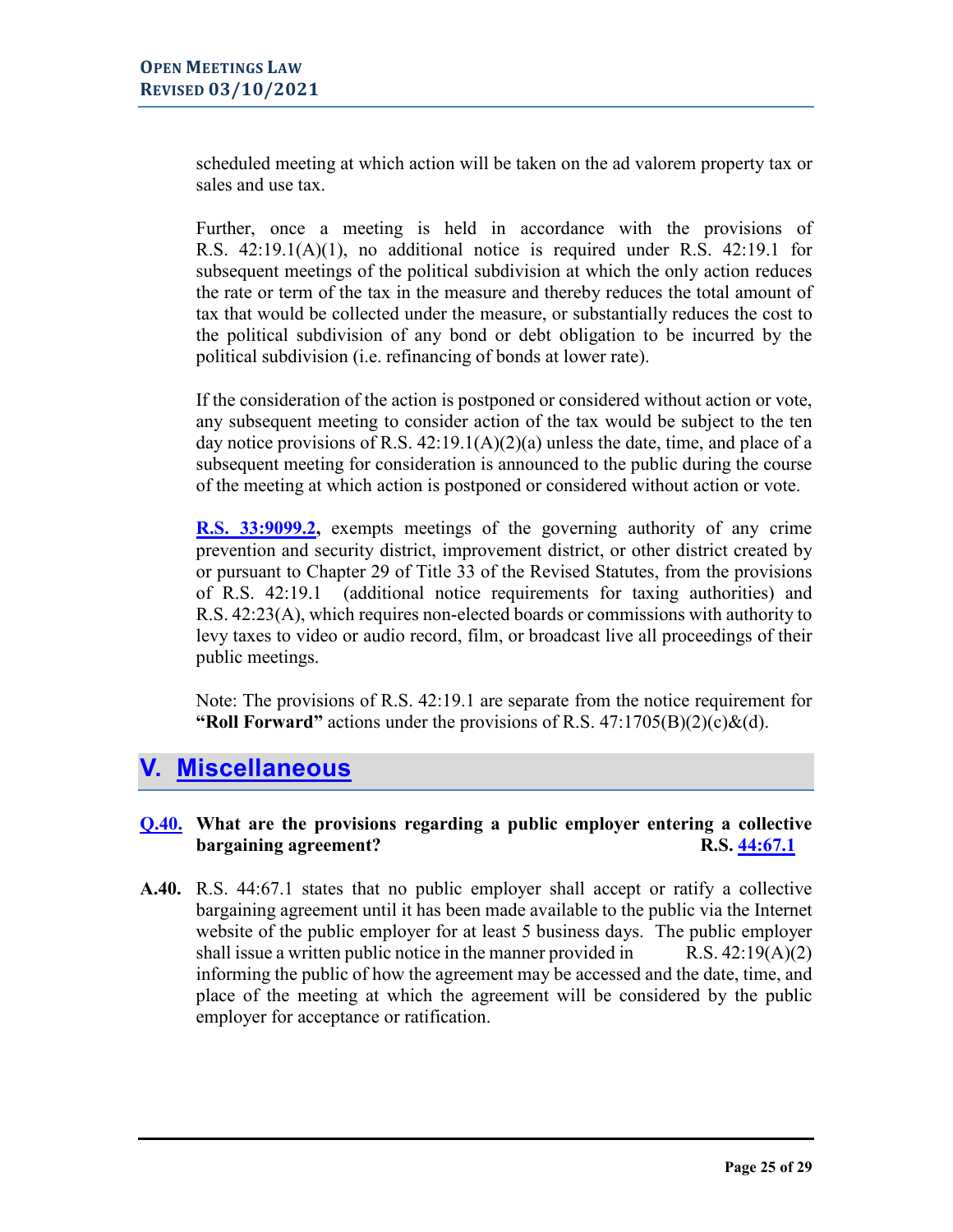# <span id="page-25-2"></span><span id="page-25-0"></span>**[Q.41.](#page-0-0) What is the notice requirement regarding a public hearing on municipal zoning regulations?** R.S. [33:4724](http://www.legis.la.gov/legis/law.aspx?d=91122)

**A.41.** R.S. 33:4724 requires publication at least 3 times in the official journal or a paper of general circulation regarding a public hearing on zoning regulations. The provision also requires that there be at least 10 days between the first publication and the hearing.

Additional requirements apply to notice to land owners affected by the zoning regulation.

## <span id="page-25-1"></span>**[Q.42.](#page-0-0) How is a special meeting called by a Lawrason Act municipality?**

R.S. **[33:405\(C\)](http://www.legis.la.gov/Legis/Law.aspx?d=90486)**

**A.42.** A special meeting may be called either by the mayor or a majority of the board of aldermen/council of a Lawrason Act municipality. The special meeting shall comply with the Open Meetings Law, specifically R.S. 42:19, regarding notice and agenda.

In addition to compliance with the provisions of the Open Meetings Law, notice of the special meeting shall be provided in the manner as established by the board/council through ordinance.

The notice calling the special meeting shall identify the subject matter to be considered, and the agenda for the special meeting shall be limited to those matters identified in the notice.

Additional items may be taken up in the special meeting, but only upon a unanimous vote of the board/council, following an announcement of the purpose of the additional item and affording anyone in attendance opportunity to speak on the additional item.

# **VI. [Attorney General Opinions](#page-0-0)**

**NEW 2021** **[AG Op. No. 20-0150](https://links.lla.la.gov/go.nsf/getAGO?OpenAgent&agokey=20-0150)** The AG opines that a Parish Teacher Association that does not constitute a committee of the School Board or serve in any advisory capacity to the School Board and reports only to the Superintendent and Assistant Superintendent is not a public body for the purposes of the Open Meetings Law, notwithstanding its initial creation by the School Board.

**[AG Op. No. 20-0103](https://links.lla.la.gov/go.nsf/getAGO?OpenAgent&agokey=20-0103)** The AG reaffirms that a Parish Executive Committee for a political party is not a public body for the purposes of the Open Meetings Law. The Parish Governing Authority is required to provide access to the Courthouse to a Parish Executive Committee for its initial meeting following an election pursuant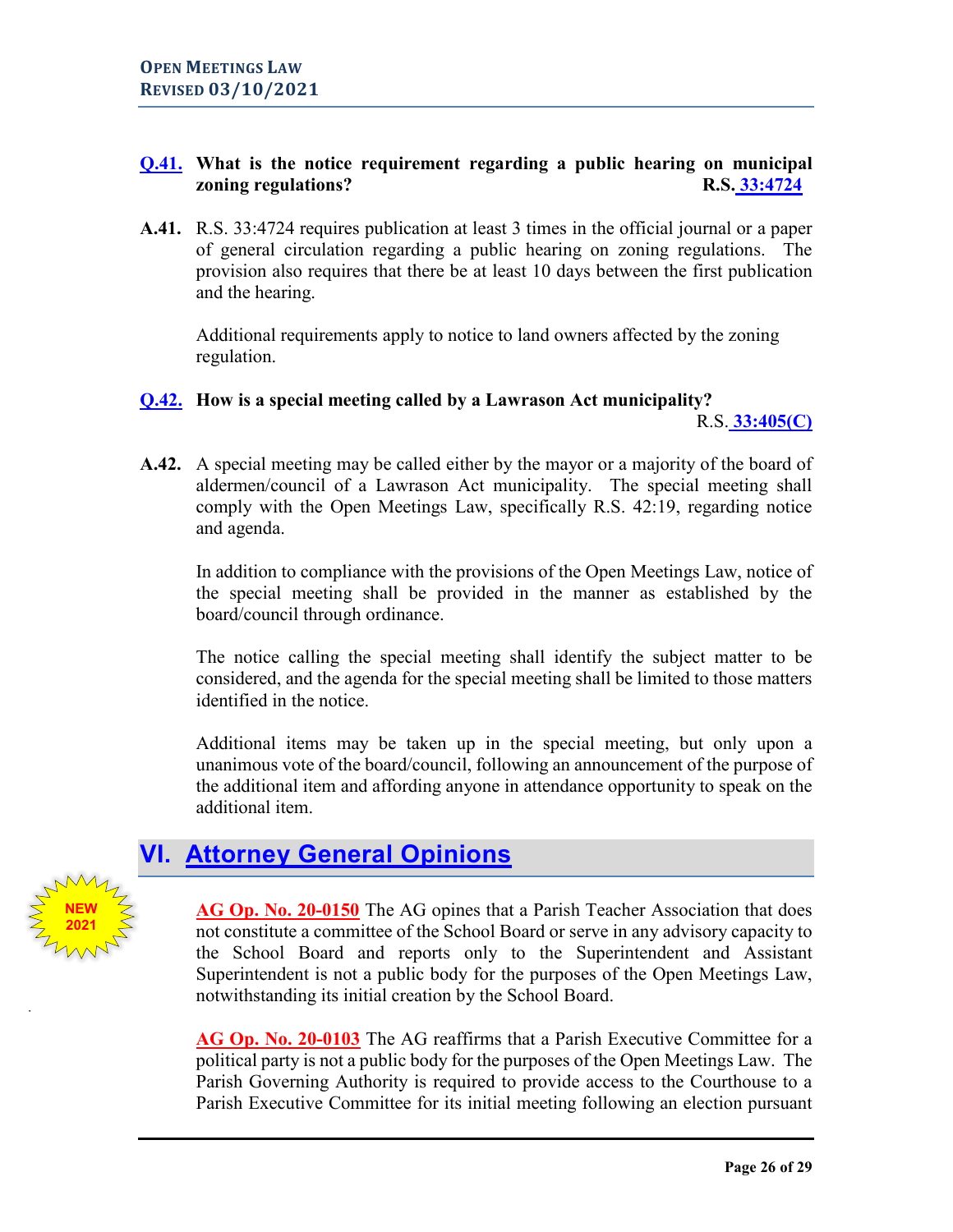to R.S. 18:444(C)(1); however, the Parish Governing Authority is not required to provide a meeting place free of charge for subsequent meetings.

**[AG Op. No. 20-0098](https://links.lla.la.gov/go.nsf/getAGO?OpenAgent&agokey=20-0098)** The AG states that nothing in the Open Meetings Law prohibits members of a public body from attending open meetings of another public body as citizens. The AG notes that whether a quorum of members of a public body attending an open meeting of another public body is a violation of the Open Meetings Law is a fact specific question. That is, the mere fact that a quorum is present at any particular location does not constitute a violation of the Open Meetings Law; the quorum acting, deliberating or receiving information on matters over which the public body has supervision, control, jurisdiction or advisory power would.

[AG Op. No. 19-0128](https://links.lla.la.gov/go.nsf/getAGO?OpenAgent&agokey=19-0128). The AG discusses the Open Meetings Law regarding permissible and prohibited communications between board members outside of a public meeting.

**[AG Op. No. 19-0145](https://links.lla.la.gov/go.nsf/getAGO?OpenAgent&agokey=19-0145)** – Under the provisions of R.S. 42:17(D) a working group created by a public body that is composed of uncompensated citizens and serves only to advise the public body is subject to the Open Meetings Law but is exempted from the provisions of R.S. 42:19 (notice requirements) and 42:20 (written minutes).

**[AG Op. No. 19-0022](https://links.lla.la.gov/go.nsf/getAGO?OpenAgent&agokey=19-0022)** – The Louisiana Open Meetings Law mandates that all votes be made *viva voce* (Latin for "by word of mouth; orally") and recorded in the minutes or written proceedings of the meeting. All votes made by a member of a public body must be made orally or by mouth. As such, voting by a show of hands alone is in violation of this requirement. (The *viva voce* requirement can be satisfied through use of electronic machines that display how individuals vote.

**[AG Op. No. 17-0026](https://links.lla.la.gov/go.nsf/getAGO?OpenAgent&agokey=17-0026) -** A public body is not permitted to circumvent the open meetings law by deliberating informally to make decisions. Such deliberations must be open to the public. Therefore, the review committee created by the City of Mandeville consisting of the Planning Director and design consultants which meet to (1) consider architectural reviews of applications for building permits and (2) consider applications for changes to buildings in the city's historic district is a committee created by the public body which must comply with the Open Meetings Law.

**[AG Op. No. 16-0170](https://links.lla.la.gov/go.nsf/getAGO?OpenAgent&agokey=16-0170) –** Committees of public bodies must adhere to the provisions of the Open Meetings Law, just as the public bodies themselves must do.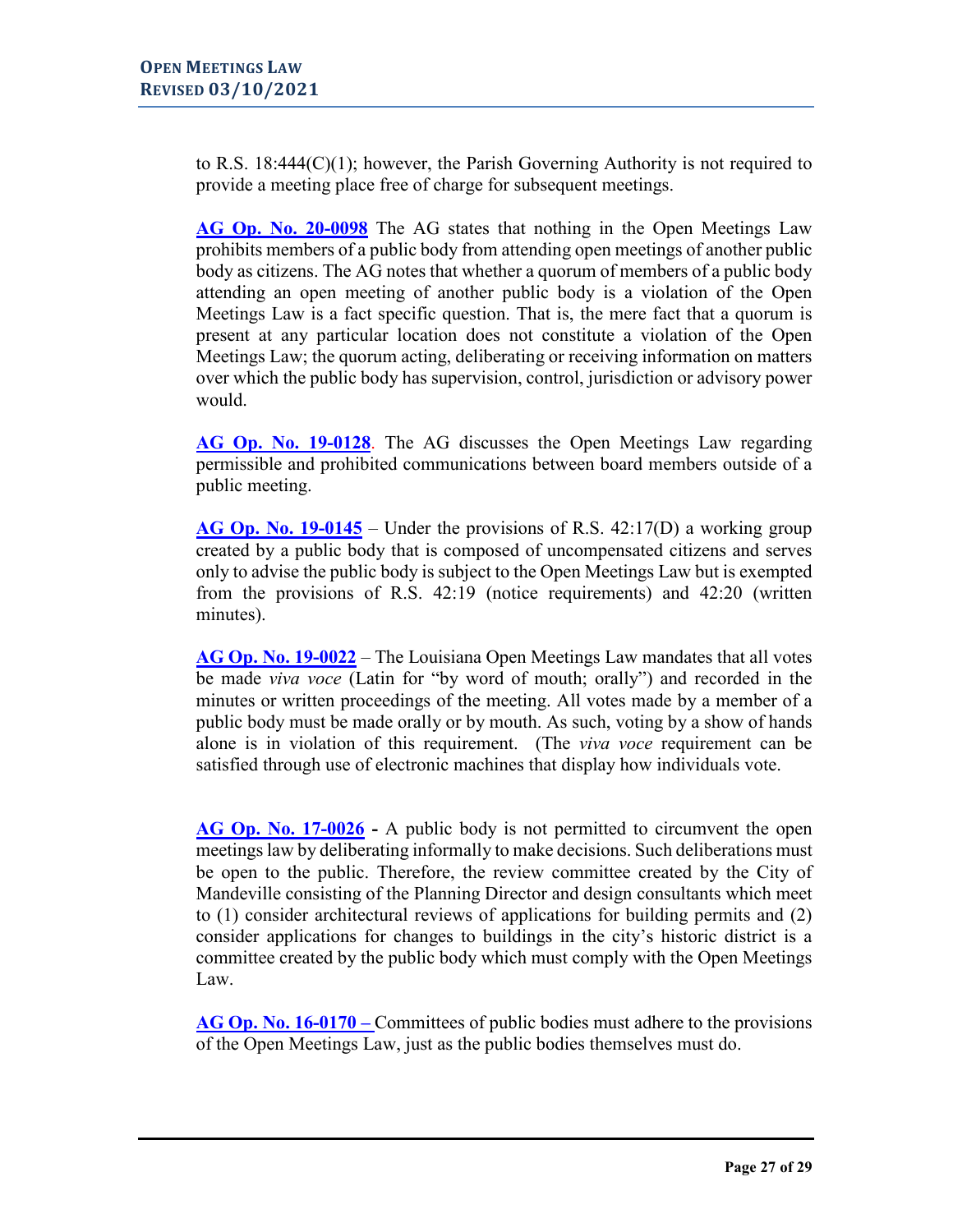**[AG Op. No. 16-0167](https://links.lla.la.gov/go.nsf/getAGO?OpenAgent&agokey=16-0167) –** As the publication and notice requirements of Article VII,§23(C) and R.S. 47:1705 were met prior to holding its public hearing for a rollforward millage, the school board's subsequent re-vote with public comment approving the resolution to adopt the roll-forward millage at a subsequent meeting was valid. The subsequent vote with public comment cured any defects from the vote on the resolution at a prior meeting at which public comment was not provided in violation of the Open Meetings Law.

**[AG Op. No. 16-0093 –](https://links.lla.la.gov/go.nsf/getAGO?OpenAgent&agokey=16-0093)** AG discusses the issues surrounding whether a nominating committees and other similar bodies are a "public body" within the meaning of the Open Meetings Law.

**[AG Op. No. 16-0075 –](https://links.lla.la.gov/go.nsf/getAGO?OpenAgent&agokey=16-0075)** An ordinance not on the agenda and not an emergency must be placed on the agenda unanimously by the governing authority prior to it being voted on. La. R.S.  $42:19(A)(1)(b)(iii)(cc))$ 

**[AG Op. No. 15-0122](https://links.lla.la.gov/go.nsf/getAGO?OpenAgent&agokey=15-0122)** – A Lawrason Act municipality may adopt a procedure for governing its meetings that allows individual council members to place items on the agenda, provided such a request complies with the timelines set forth in the ordinance and the notice provisions of the Open Meetings Law. Further, as the Open Meetings Law requires unanimous approval of the members present to add an item to the agenda, in no case may a municipality, by ordinance, lessen this requirement to a majority vote. Finally, the Open Meetings Laws does not require unanimous approval of all members present to withdraw an item from the agenda.

**[AG Op. No. 15-0080](https://links.lla.la.gov/go.nsf/getAGO?OpenAgent&agokey=15-0080) -** The AG discussed the issues whether a Volunteer Fire Department is a public entity and whether it must comply with state laws including, but not limited to, the Open Meetings Law, Public Records Law, Public Bid Law, Local Government Budget Act, etc.

**[AG Op. No. 14-0172](https://links.lla.la.gov/go.nsf/getAGO?OpenAgent&agokey=14-0172) -** The AG discusses the issues whether it is proper to label an agenda item: "*Discuss any other business properly brought before this committee"* 

**[AG Op. No. 14-0169](https://links.lla.la.gov/go.nsf/getAGO?OpenAgent&agokey=14-0169) –** The AG discusses the issues surrounding whether a particular private non-profit entity might be classified as a public entity, and whether a particular private non-profit qualifies as a public body for purposes of the Open Meetings Law or Public Records Law.

**[AG Op. No. 14-0065](https://links.lla.la.gov/go.nsf/getAGO?OpenAgent&agokey=14-0065) –** The AG discusses the restrictions against the polling of a majority of members of a public body in regards to the Open Meetings Law.

**[AG Op. No. 13-0221 –](https://links.lla.la.gov/go.nsf/getAGO?OpenAgent&agokey=13-0221)** The AG discusses who is responsible for preparing the agenda for a town meeting and the requirements for public comment periods.